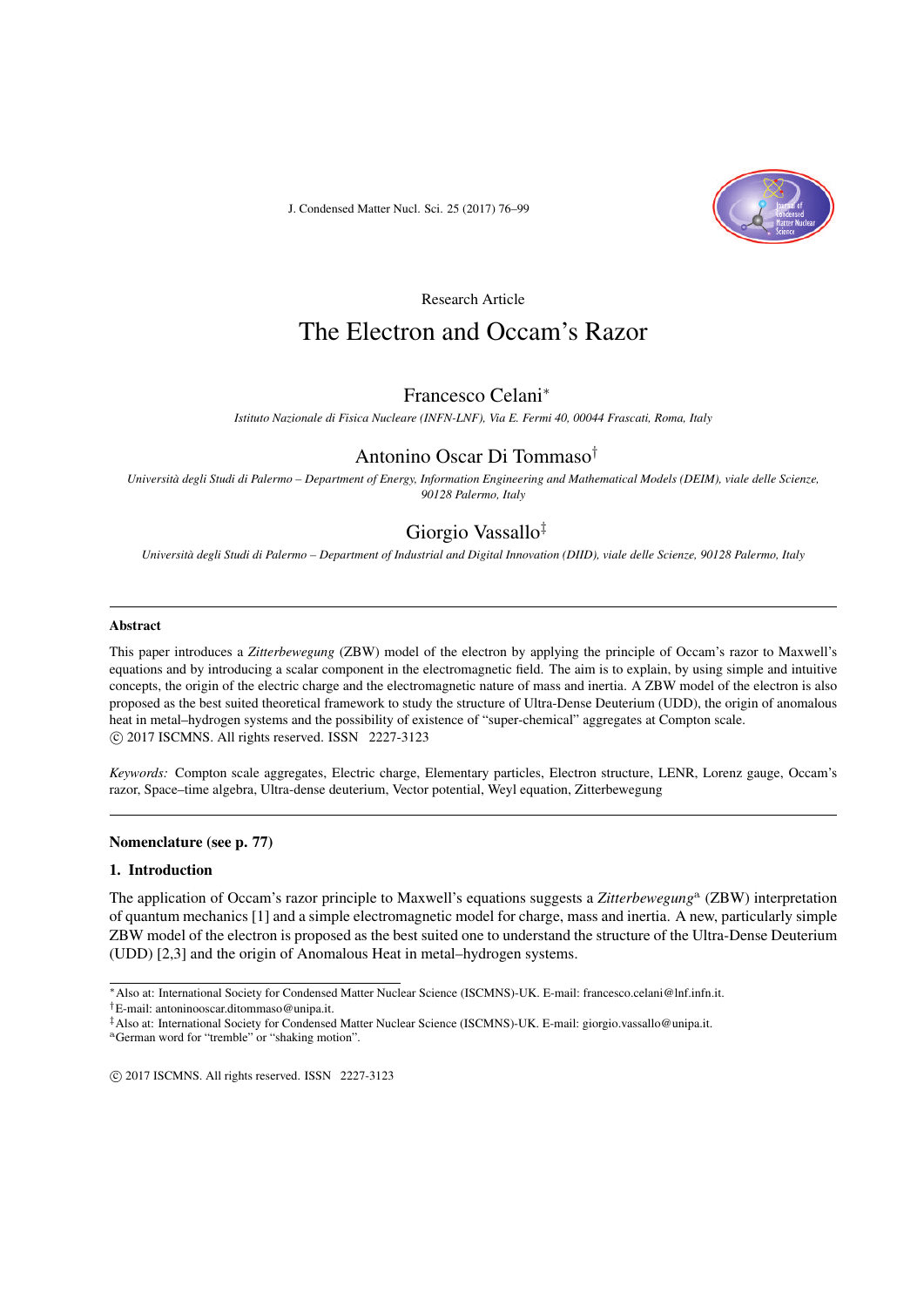# Nomenclature

| Symbol                       | Name                           | SI units                                                            | Natural units (NU)                            |
|------------------------------|--------------------------------|---------------------------------------------------------------------|-----------------------------------------------|
| $A_{\Box}$                   | Electromagnetic four-potential | $V s m^{-1}$                                                        | eV                                            |
| $\bm{A}_\Delta$              | Electromag. vector potential   | $V s m^{-1}$                                                        | eV                                            |
| $\boldsymbol{G}$             | Electromagnetic field          | V s m <sup><math>-2</math></sup>                                    | $eV^2$                                        |
| $\bm{F}$                     | Electromagnetic field bivector | $V s m^{-2}$                                                        | $eV^2$                                        |
| $\boldsymbol{B}$             | Flux density field             | $V \, \text{s} \, \text{m}^{-2} = T$                                | $eV^2$                                        |
| $\bm{E}$                     | Electric field                 | $V m^{-1}$                                                          | $eV^2$                                        |
| S                            | Scalar field                   | V s m <sup><math>-2</math></sup>                                    | $eV^2$                                        |
| $\boldsymbol{J}_{\square e}$ | Four-current density field     | $A m^{-2}$                                                          | $eV^3$                                        |
| $\bm{J}_\Delta$              | Current density field          | $A m^{-2}$                                                          | $eV^3$                                        |
| $\boldsymbol{v}_{_\Box}$     | Four-velocity vector           | $\rm m~s^{-1}$                                                      | 1                                             |
| $\boldsymbol{v}_{\Delta}$    | Velocity vector                | $\rm m~s^{-1}$                                                      |                                               |
| $\rho$                       | Charge density                 | A s m <sup>-3</sup> = C m <sup>-3</sup>                             | $eV^3$                                        |
| $x,y,z$                      | Space coordinates              | m $(1.97327 \times 10^{-7} \text{ m} \approx 1 \text{ eV}^{-1})$    | $eV^{-1}$                                     |
| t                            | Time variable                  | s $(6.5821220 \times 10^{-16} \text{ s} \approx 1 \text{ eV}^{-1})$ | $eV^{-1}$                                     |
| $\boldsymbol{c}$             | Light speed in vacuum          | $2.99792458 \times 10^8$ m s <sup>-1</sup>                          | 1                                             |
| $\hbar$                      | Reduced Planck constant        | $1.054571726\times10^{-34}$ J s                                     |                                               |
| $\mu_0$                      | Permeability of vacuum         | $4\pi \times 10^{-7}$ V s A <sup>-1</sup> m <sup>-1</sup>           | $4\pi$                                        |
| $\epsilon_0$                 | Dielectric constant of vacuum  | 8.854187817 $\times$ 10 <sup>-12</sup> C (V m) <sup>-1</sup>        | $1/4\pi$                                      |
| $\epsilon$                   | Electron charge                | $1.602176565 \times 10^{-19}$ A s                                   | 0.085424546                                   |
| $m_{\rm e}$                  | Electron mass at rest          | $9.109384 \times 10^{-31}$ kg                                       | $0.510998946 \times 10^6$ eV                  |
| $\lambda_{\rm c}$            | Electron Compton wavelength    | $2.4263102389 \times 10^{-12}$ m                                    | $1.229588259 \times 10^{-5}$ eV <sup>-1</sup> |
| $P_{\Box}$                   | Energy-momentum four-vector    | $kg \text{ m s}^{-1}$                                               | eV                                            |
| $\bm{P}_\Delta$              | Momentum vector                | $kg \text{ m s}^{-1}$                                               | eV                                            |
| U, W                         | Energy                         | $J = kg m2 s-2$                                                     | eV                                            |

One of the most detailed and interesting ZBW electron models has been proposed by David Hestenes, emeritus of Arizona State University. He rewrote the Dirac equation for the electron using the four dimensional real Clifford algebra *Cl*1*,*<sup>3</sup> (R) of space–time with Minkowski signature "+ *− − −*", eliminating unnecessary complexities and redundancies arising from the traditional use of matrices. The Dirac gamma matrices  $\gamma_\mu$  and the associated algebra can be seen as an isomorphism of the four-basis vector of space–time geometric algebra. This simple isomorphism allows a full encoding of the geometric properties of the Dirac algebra, and a rewriting of Dirac equation that does not require complex numbers or matrix algebra. In this context the wave function  $\psi$  is characterized by the eight real values of the even grade multivectors of space–time algebra *Cl*1*,*<sup>3</sup> (STA). Even grade multivectors of STA can encode ordinary rotations as well as Lorentz transformations in the six planes of the space–time. Hestenes associates the rotations encoded by the wave function with an intrinsic very rapid rotation of the electron, the ZBW, that is considered at origin of the electron spin and magnetic moment. The word Zitterbewegung was originally used by Schrödinger to indicate a fast movement attributed to an hypothetical interference between "positive" and "negative" energy states. Kerson Huang later, more realistically, interpreted the ZBW as a circular motion [4].

In particular, B. Sidharth states that *"The well-known Zitterbewegung may be looked upon as a circular motion*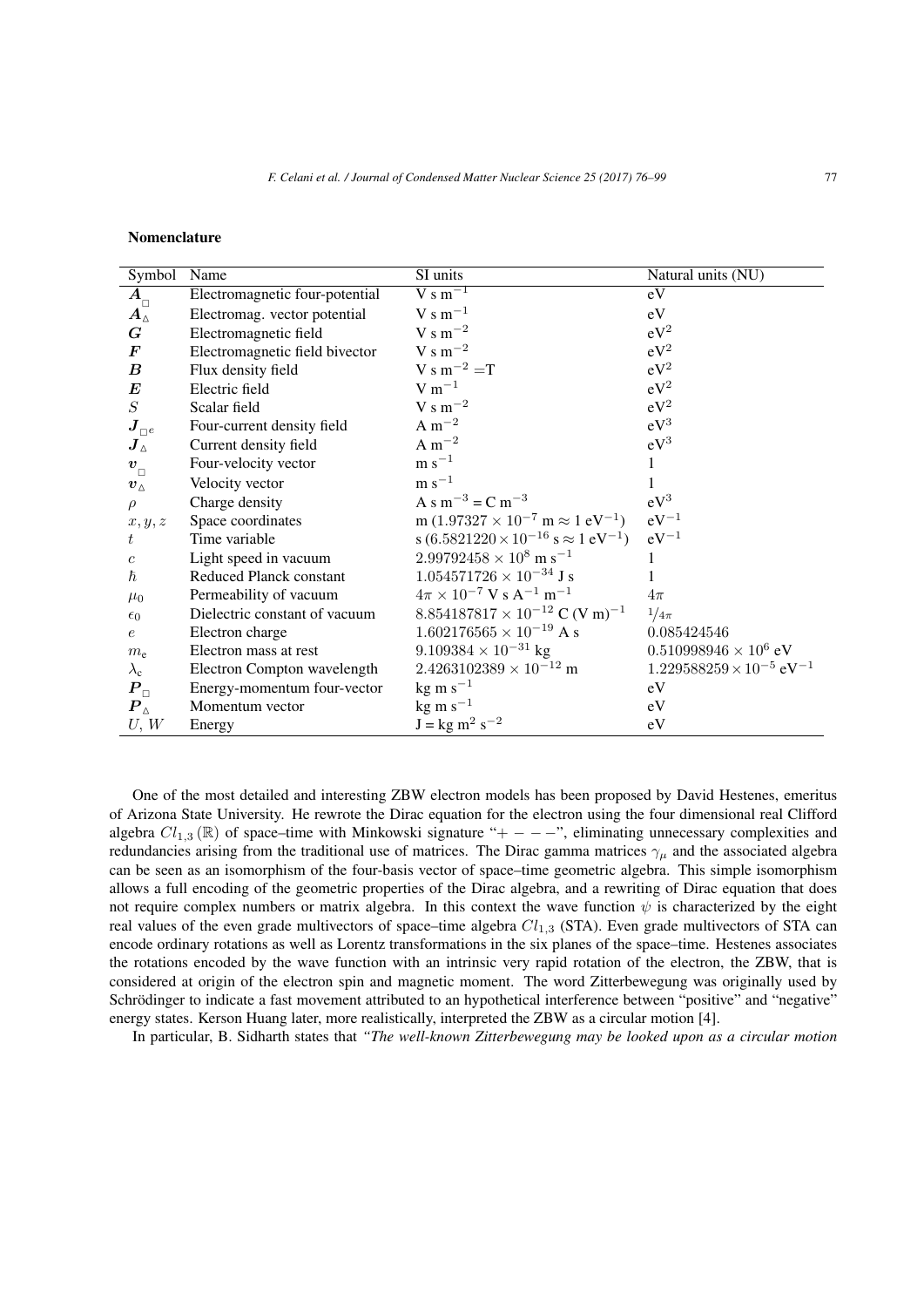*about the direction of the electron spin with radius equal to the Compton wavelength (divided by* 2*π) of the electron. The intrinsic spin of the electron may be looked upon as the orbital angular momentum of this motion. The current produced by the Zitterbewegung is seen to give rise to the intrinsic magnetic moment of the electron."* [5].

Hestenes considers the complex phase of the wave function solution of the traditional Dirac equation as the phase of the ZBW rotation, showing "*the inseparable connection between quantum mechanical phase and spin"* consequently rejecting the *"conventional wisdom that phase is an essential feature of quantum mechanics, while spin is a mere detail that can often be ignored"* [6]. Using the space–time algebra in [7] Hestenes defines the *"canonical form"* of *the real wave function ψ*: *e* an essential featurement in [7]<br>  $\psi(x) = (e^{i\beta})^{1/2}$ 

$$
\psi(x) = \left(\varrho \,\mathrm{e}^{i\beta}\right)^{1/2} R.
$$

In the above equation *x* is a generic space–time point,  $\rho = \rho(x)$  is a scalar function interpreted as a probability density proportional to charge density, *i* is the spatial bivector  $i = \gamma_2 \gamma_1$ ,  $\beta = \beta(x)$  is a function representing the value of a rotation phase in the plane *γ*2*γ*<sup>1</sup> and *R* is a rotor valued function that encodes a Lorentz transformation. In the STA canonical form for Dirac's wave function the imaginary unit *i* is replaced by a bivector that generates rotation in a well defined space-like plane and not in a generic undefined "complex plane". This simple approach clearly reveals the geometric meaning of the imaginary numbers in the wave functions of quantum mechanics [7]. In agreement with the most common interpretations of quantum mechanics Hestenes associates the probability density function with a point-like shaped charge. In Eq. (48) of [7], by applying the relativistic time dilation to the ZBW period, Hestenes predicts a ZBW angular frequency that slows as the electron speed increase.

According to the model proposed in this paper, the electron characteristics may be explained by a massless charge distributed on the surface of sphere that rotates at the speed of light along a circumference with a radius equal to the reduced electron Compton wavelength (*≈*0.386159 pm), a value that is two times the one proposed by Hestenes in Eq. (33) of a relatively recent work [7]. The electron mass–energy, expressed in natural units, is equal to the angular speed of the ZBW rotation and to the inverse of the orbit radius (i.e. ≈511 keV), whereas the angular momentum is equal to the reduced Planck constant  $\hbar$ . Consequently, unlike the Hestenes prediction, our model proposes a relativistic contraction of the ZBW radius and a corresponding instantaneous ZBW angular speed that increases as the electron speed increases.

The inter-nuclear distance in UDD of *≈*2.3 pm, found by Holmlid [2], seems to be compatible with proton–electron structures at the Compton scale [8,9] where the ZBW phases of neighbor electrons are correlated. These structures may generate unusual nuclear reactions and transmutations, considering the different sizes, time-scale and energies of these composites with respect to the dimension of the particles (such as neutrons) normally used in nuclear experiments.

By using the electromagnetic four-potential as a "*Materia Prima*" a natural connection between electromagnetic concepts and Newtonian and relativistic mechanics seems to be possible. The vector potential should not be viewed only as a pure mathematical tool to evaluate spatial electromagnetic field distributions but as a real physical entity, as suggested by the Aharonov–Bohm effect, a quantum mechanical phenomenon in which a charged particle is affected by the vector potential in regions in which the electromagnetic fields are null [10].

The present paper is structured in the following manner: Section 2 deals with a brief presentation of Maxwell's equations that does not use Lorenz gauge; Section 3 presents a new simple ZBW model of the electron with a list of the main parameters that can be deduced by applying this model; Section 4 describes an original method to easily derive the Lorentz force law from the electromagnetic field; Section 5 consists of a short introduction to the concept of "quanta current" and it also presents the relation between the ZBW modeling and Heisenberg's uncertainty principle; Section 6 summarizes other main models of the electron based on the concept of spinning charge distributions and, finally, Section 7 presents some preliminary hypotheses on UDD, Compton scale aggregates and the origin of anomalous heat in condensed matter.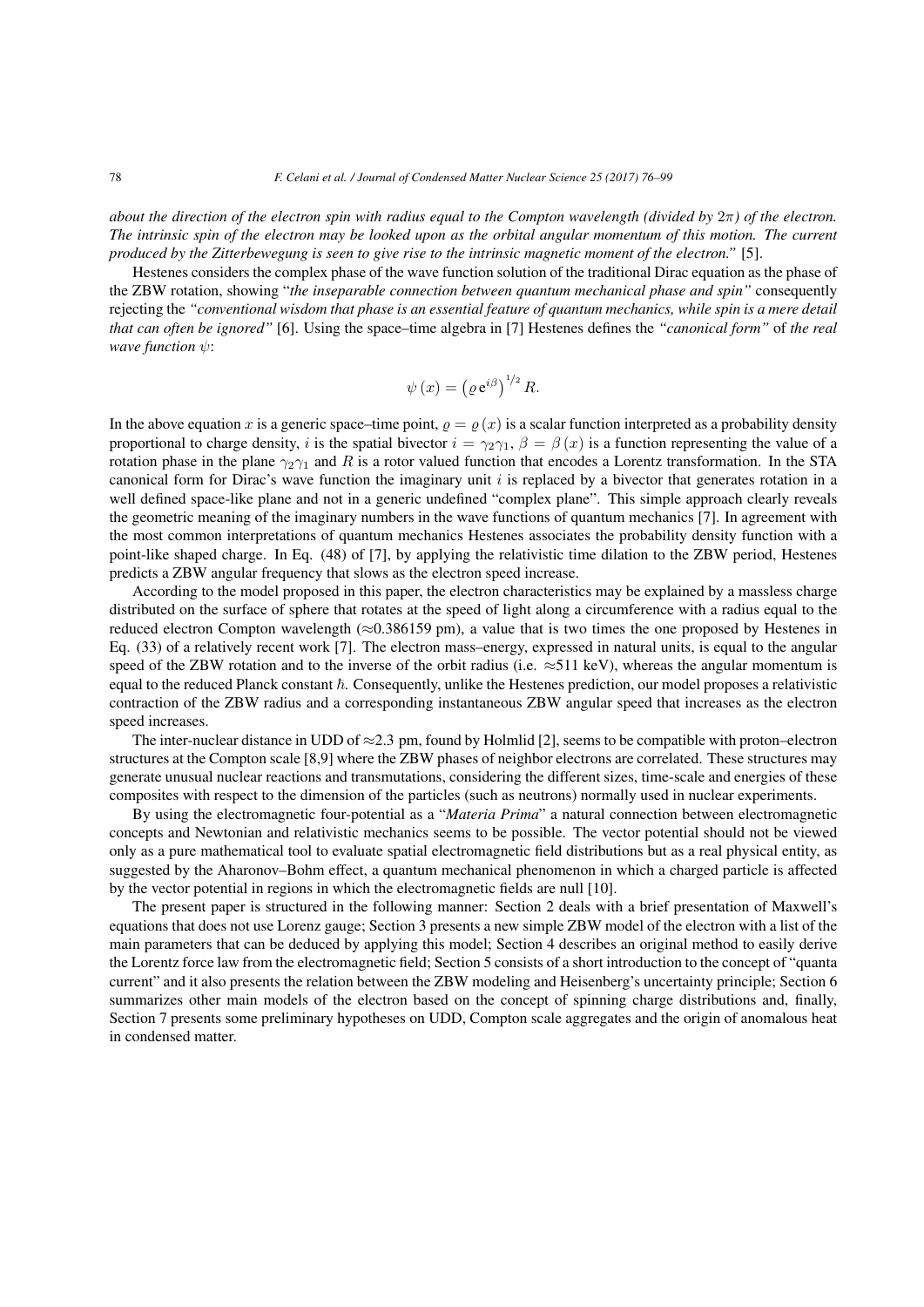In this paper all equations enclosed in square brackets with subscript "NU" have dimensions expressed in natural units.

# 2. Maxwell's Equations in  $Cl_{3,1}$

The space–time algebra is a four dimensions Clifford algebra with *Minkowski signature Cl*1*,*<sup>3</sup> ("west coast metric") or *Cl*3*,*<sup>1</sup> ("east coast metric") [11,12].

In  $Cl_{3,1}$  algebra, used in this work, calling  $\{\gamma_x, \gamma_y, \gamma_z, \gamma_t\}$  the four unitary vectors of an orthonormal base the following rules apply:

$$
\gamma_i \gamma_j = -\gamma_j \gamma_i \quad \text{with } i \neq j \quad \text{and} \quad i, j \in \{x, y, z, t\},\tag{1}
$$

$$
\gamma_x^2 = \gamma_y^2 = \gamma_z^2 = -\gamma_t^2 = 1.
$$
 (2)

Maxwell's equations can be rewritten considering all the derivatives of the electromagnetic four-potential  $A_{_\square}$ :

$$
\mathbf{A}_{\Box}(x, y, z, t) = \gamma_x A_x + \gamma_y A_y + \gamma_z A_z + \gamma_t A_t.
$$
\n(3)

Each of the vector potential components  $A_x$ ,  $A_y$ ,  $A_z$  and  $A_t$  is a function of space and time coordinates and has dimension in SI units equal to V s m*−*<sup>1</sup> . *A* is a *harmonic* function [13] that can be seen as the unique source of all concepts-entities in Maxwell's equations. Using the following definition of the operator *∂* in space–time algebra, where

$$
\nabla = \gamma_x \frac{\partial}{\partial x} + \gamma_y \frac{\partial}{\partial y} + \gamma_z \frac{\partial}{\partial z} \quad \text{and} \quad c = \frac{1}{\sqrt{\epsilon_0 u_0}},
$$
  

$$
\partial = \gamma_x \frac{\partial}{\partial x} + \gamma_y \frac{\partial}{\partial y} + \gamma_z \frac{\partial}{\partial z} + \gamma_t \frac{1}{c} \frac{\partial}{\partial t} = \nabla + \gamma_t \frac{1}{c} \frac{\partial}{\partial t},
$$
(4)

the following expression can be written (see Table 1):

$$
\partial A_{\Box} = \partial \cdot A_{\Box} + \partial \wedge A_{\Box} = S + F = G,\tag{5}
$$

where

$$
S = \nabla \cdot \mathbf{A}_{\Delta} - \frac{1}{c} \frac{\partial A_t}{\partial t} \tag{6}
$$

is the scalar field,

$$
\boldsymbol{F} = \frac{1}{c}\boldsymbol{E}\gamma_t + I\boldsymbol{B}\gamma_t = \frac{1}{c}\left(\boldsymbol{E} + Ic\boldsymbol{B}\right)\gamma_t
$$
\n<sup>(7)</sup>

the electromagnetic field and

$$
I = \gamma_x \gamma_y \gamma_z \gamma_t \tag{8}
$$

is the pseudoscalar unit.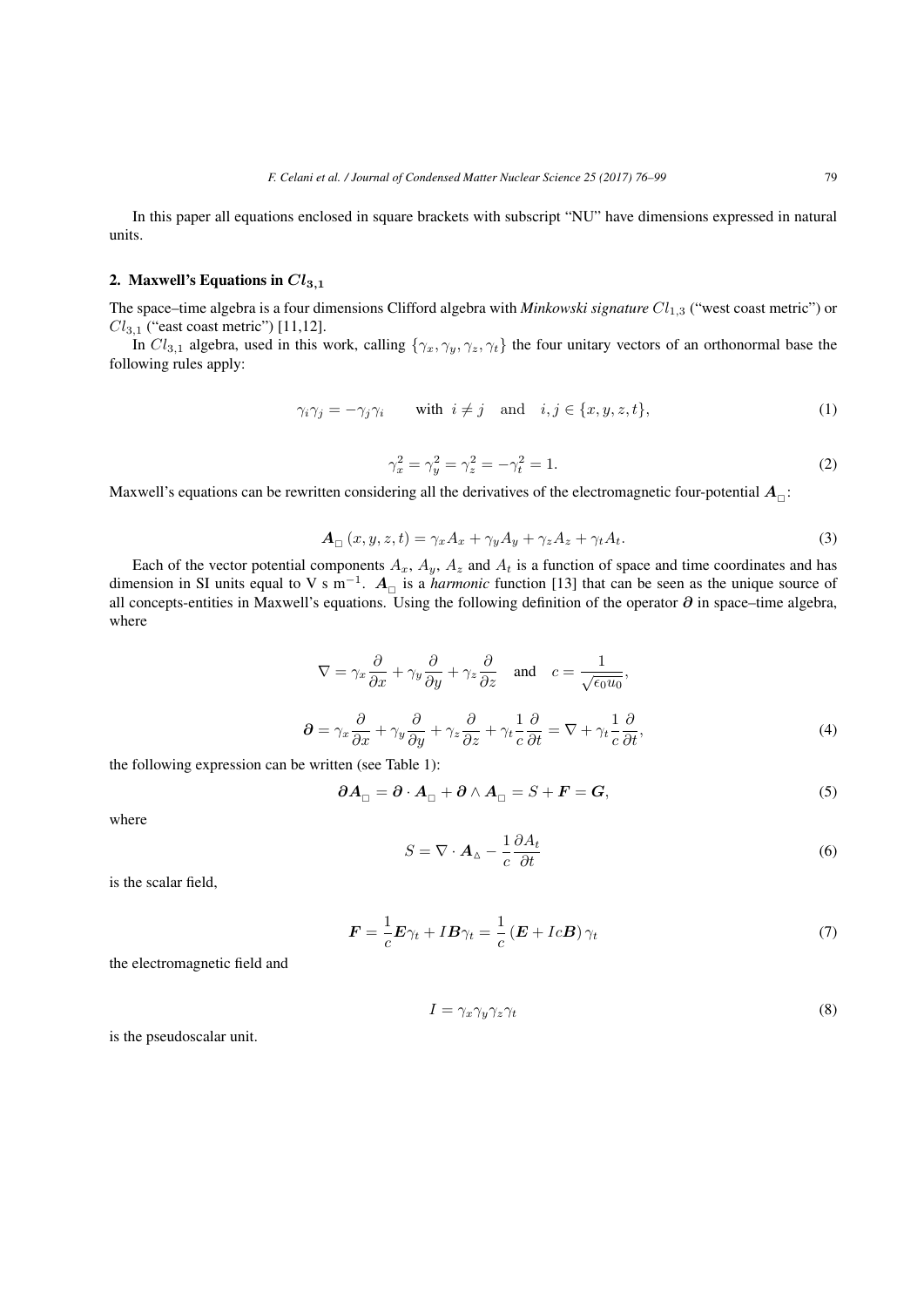Table 1. Relation between electromagnetic entities and the vector potential.

|                                        | $\gamma_x A_x$      | $\gamma_y A_y$      | $\gamma_z A_z$ | $\gamma_t A_t$      |
|----------------------------------------|---------------------|---------------------|----------------|---------------------|
| $\gamma_x \frac{\partial}{\partial x}$ | $\scriptstyle S_1$  | $B_{z1}$            | $-B_{y1}$      | $E_{x1}$            |
| $\gamma_y \frac{\partial}{\partial y}$ | $B_{z2}$            | $S_2$               | $B_{x1}$       | $\frac{1}{c}E_{y1}$ |
| $\gamma_z \frac{\partial}{\partial z}$ | $B_{y2}$            | $B_{x2}$            | $S_3$          | $\frac{1}{c}E_{z1}$ |
| $\gamma_t \frac{1}{\epsilon}$ .        | $\frac{1}{c}E_{x2}$ | $\frac{1}{c}E_{y2}$ | $E_{z2}$       | 5 <sub>4</sub>      |

The electromagnetic field *G* can be expressed in the following compact form

$$
\mathbf{G}\left(x,y,z,t\right) = \nabla \cdot \mathbf{A}_{\Delta} - \frac{1}{c} \frac{\partial A_t}{\partial t} + \nabla A_t \gamma_t - \frac{1}{c} \frac{\partial \mathbf{A}_{\Delta}}{\partial t} \gamma_t + I \nabla \times \mathbf{A}_{\Delta} \gamma_t,\tag{9}
$$

and the expression

$$
\partial G = \partial^2 A_{\square} = 0,\tag{10}
$$

represents the four Maxwell's equations.

By applying, now, the *∂* operator to the scalar field *S*, we obtain the expression of the four-current as

$$
\partial G = \partial^2 A_{\square} = 0,
$$
\n(10)  
\n's equations.  
\noperator to the scalar field *S*, we obtain the expression of the four-current as  
\n
$$
\frac{1}{\mu_0} \partial S = \frac{1}{\mu_0} \left( \gamma_x \frac{\partial S}{\partial x} + \gamma_y \frac{\partial S}{\partial y} + \gamma_z \frac{\partial S}{\partial z} + \gamma_t \frac{1}{c} \frac{\partial S}{\partial t} \right) = J_{\square^e},
$$
\n(11)

where  $J_{\Box e} = \gamma_x J_{ex} + \gamma_y J_{ey} + \gamma_z J_{ez} - \gamma_t c\rho = J_{\Delta} - \gamma_t c\rho = \rho (v - \gamma_t c)$  is the four-current vector and  $v_{\Box}$  $\gamma_x v_x + \gamma_y v_y + \gamma_z v_z - \gamma_t c = \mathbf{v} - \gamma_t c$  is a four-velocity vector. The  $\partial$  operator applied to the four-current gives the charge–current conservation law

$$
\frac{1}{\mu_0} \partial \cdot (\partial S) = \partial \cdot J_{\square^e} = \frac{\partial J_{ex}}{\partial x} + \frac{\partial J_{ey}}{\partial y} + \frac{\partial J_{ez}}{\partial z} + \frac{\partial \rho}{\partial t} = 0, \tag{12}
$$

which can be written alternatively as

$$
\partial \cdot (\partial S) = \partial^2 S = \frac{\partial^2 S}{\partial x^2} + \frac{\partial^2 S}{\partial y^2} + \frac{\partial^2 S}{\partial z^2} - \frac{1}{c^2} \frac{\partial^2 S}{\partial t^2} = \nabla^2 S - \frac{1}{c^2} \frac{\partial^2 S}{\partial t^2} = 0.
$$
\n(13)

The charge is related to the scalar field according to

$$
\frac{1}{c}\frac{\partial S}{\partial t} = \mu_0 J_{et} = -\mu_0 c \frac{\partial q}{\partial x \partial y \partial z} = -\mu_0 c \rho,
$$
\n(14)

so that, by applying the time derivative to (13) and remembering (14), the wave equation of the charge density field  $\rho(x, y, z, t)$  can be deduced:<br>  $\frac{\partial}{\partial t} (\partial^2 S) = \partial^2 (\frac{\partial S}{\partial t}) = \partial^2 (-\mu_0 c^2 \rho) = -\mu_0 c^2 \partial^2 \rho = 0,$  (15)  $\rho(x, y, z, t)$  can be deduced:

$$
\frac{\partial}{\partial t} \left( \partial^2 S \right) = \partial^2 \left( \frac{\partial S}{\partial t} \right) = \partial^2 \left( -\mu_0 c^2 \rho \right) = -\mu_0 c^2 \partial^2 \rho = 0, \tag{15}
$$

whose last equality gives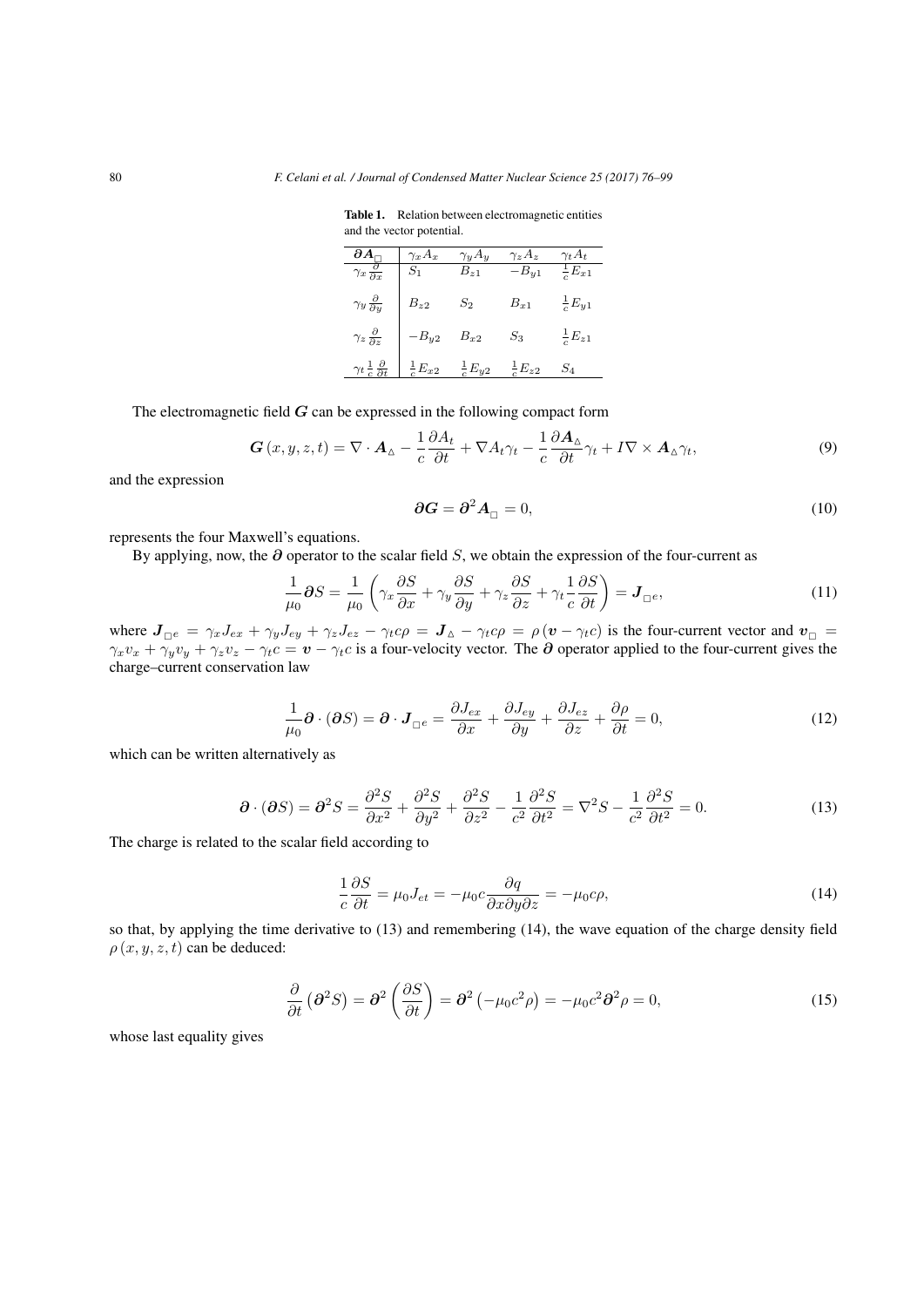$$
\partial^2 \rho = \nabla^2 \rho - \frac{1}{c^2} \frac{\partial^2}{\partial t^2} \rho = 0.
$$
 (16)

A more detailed development of Maxwell's equations in *Cl*3*,*<sup>1</sup> algebra, made by the authors, can be found in *J. Condensed Matter Nucl. Sci.* 25 (2017) entitled "Maxwell's Equations and Occam's Razor".

# 3. Electron *Zitterbewegung* Model

The concept of charge that emerges from this rewriting of Maxwell's equations has a non-trivial implication: the analysis of (13) and (16) shows that the time derivative of a field *S* which propagates at the speed of light, must necessarily represent charges that are also moving at the speed of light.

This observation advises a pure electromagnetic model of elementary particles based on the ZBW interpretation of quantum mechanics [1,14]. According to this interpretation, the electron structure consists of a massless charge that rotates at the speed of light along a circumference equal to electron Compton wavelength  $\lambda_c$  [15,16]. Calling  $r_e$  the ZBW radius,  $\omega_e$  the angular speed and *T* its period we have:

$$
r_{\rm e} = \frac{\lambda_{\rm c}}{2\pi} \approx 3.861593 \times 10^{-13} \,\mathrm{m},\tag{17}
$$

$$
\omega_{\rm e} = \frac{c}{r_{\rm e}} = 2\pi \frac{c}{\lambda_{\rm c}} \approx 7.763440 \times 10^{20} \text{ rad s}^{-1},\tag{18}
$$

$$
T = \frac{2\pi}{\omega_e} = \frac{2\pi r_e}{c} \approx 8.093300 \times 10^{-21} \text{ s.}
$$
 (19)

The value of the electron mass, expressed in SI units, can be derived from the following energy equations [1]

$$
W_{\text{tot}} = m_{\text{e}}c^2 = \hbar\omega_{\text{e}} = \frac{\hbar c}{r_{\text{e}}},\tag{20}
$$

from which

$$
m_{\rm e} = \frac{\hbar \omega_{\rm e}}{c^2} = \frac{\hbar}{cr_{\rm e}} = \frac{h}{c\lambda_{\rm c}} \approx 9.109383 \times 10^{-31} \text{ kg}
$$
 (21)

is obtained. Using natural units with  $\hbar = c = 1$  the electron mass (in eV) is equal to the angular speed  $\omega_e$  and to the inverse of *r*e:  $\begin{bmatrix}eV\end{bmatrix}$ 

$$
\left[ m_{\rm e} = \omega_{\rm e} = \frac{1}{r_{\rm e}} \approx 0.511 \times 10^6 \text{ eV} \right]_{\rm NU}.
$$

Recently, a connection between frequency and mass, in agreement with De Broglie's formula  $f = mc^2/h$ , has been experimentally demonstrated [17].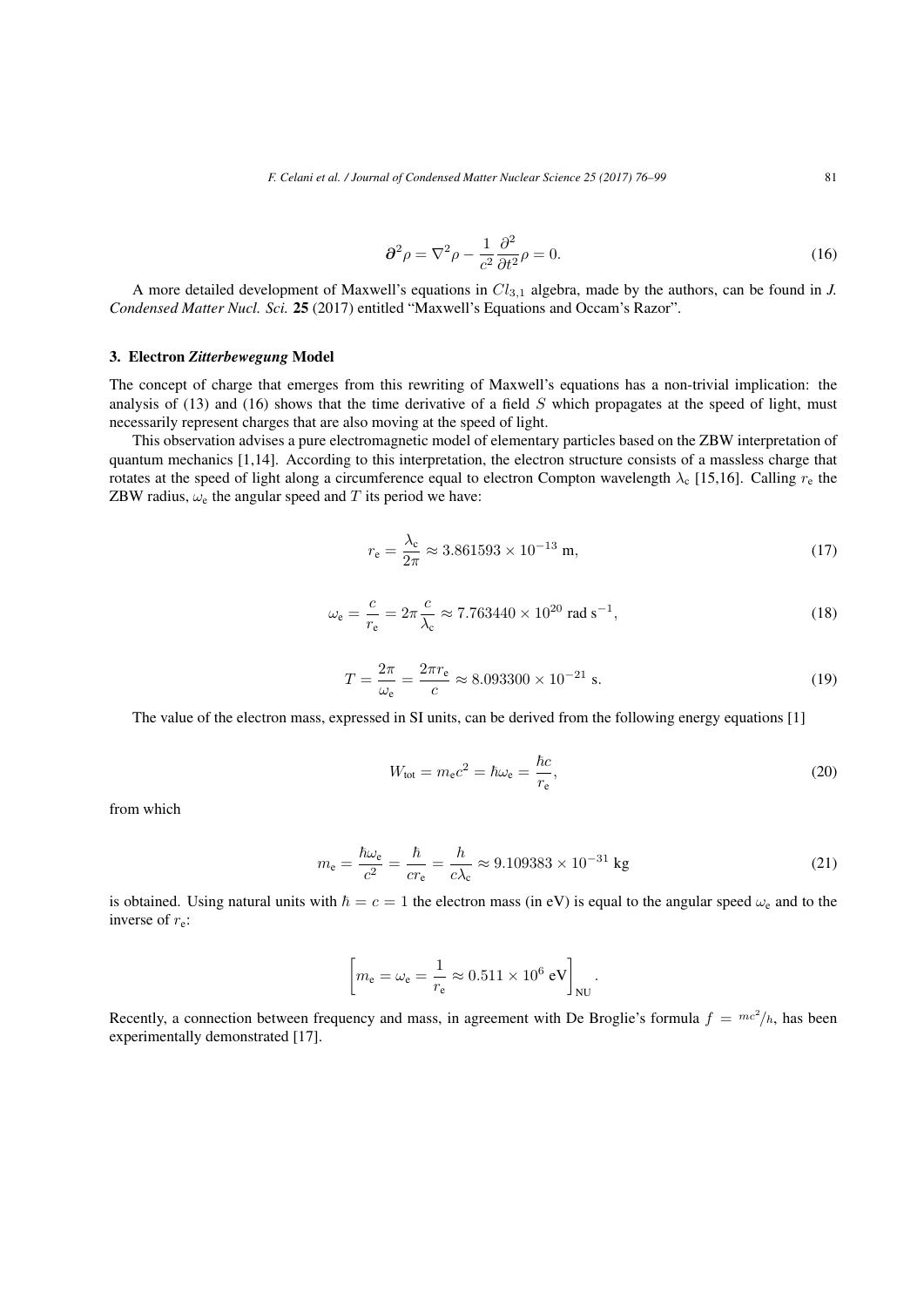# 3.1. Simple electron model

A charge rotating at speed of light generates a current *I*<sup>e</sup> that is equal to the ratio of the elementary charge *e* and its rotation period *T* [18]:

$$
I_{\rm e} = \frac{e}{T} = \frac{ec}{2\pi r_{\rm e}} = \frac{e\omega_{\rm e}}{2\pi} \approx 19.796331 \text{ A.}
$$
 (22)

The electron magnetic moment  $\mu_B$  (Bohr magneton) is equal to the product between the current  $I_e$  and the enclosed area *A*<sup>e</sup>

$$
\mu_{\rm B} = I_{\rm e}A_{\rm e} = \frac{e\omega_{\rm e}}{2\pi}\pi r_{\rm e}^2 = \frac{ec}{2}r_{\rm e} = \frac{ec^2}{2\omega_{\rm e}} = \frac{e\hbar}{2m_{\rm e}} \approx 9.274010 \times 10^{-24} \text{ A m}^2. \tag{23}
$$

Occam's razor is an effective epistemological instrument that imposes to avoid as much as possible the introduction of exceptions. Following this rule a pure electromagnetic origin of the electron's "intrinsic" angular momentum should be found.

Consequently, the canonical momentum *P<sup>t</sup>* of the rotating massless charge may be seen as the cause of the intrinsic angular momentum:

$$
\Omega = P_t r_e,
$$

where the canonical momentum  $P_t$  of *e*, in presence of a vector potential *A*, generated by the current  $I_e$ , is

$$
P_t = eA.
$$

Imposing the constraint that  $\Omega = \hbar$  we can compute *A* as function of  $I_e$ 

$$
\Omega = eAr_{\rm e} = \frac{eAc}{\omega_{\rm e}} = \frac{e^2cA}{2\pi I_{\rm e}} = \hbar,\tag{24}
$$

from which it is possible to derive the expression of the vector potential seen by the spinning charge

$$
A = \frac{2\pi\hbar}{e^2 c} I_e = \frac{\hbar}{er_e} = \frac{\hbar\omega_e}{ec} = \frac{m_e c}{e} \approx 1.704509 \times 10^{-3} \text{ V s m}^{-1}.
$$
 (25)

From (25) it is possible to derive the Fine Structure Constant (FSC)

$$
\alpha = \frac{\mu_0}{4\pi} \frac{ce^2}{\hbar} = \frac{\mu_0}{4\pi} \frac{e\omega_e}{A} \approx 7.297352 \times 10^{-3}.
$$
 (26)

Using natural units we get these simple relations:

$$
\left[A=2\pi\alpha^{-1}I_{\rm e}\right]_{\rm NU},
$$
  

$$
eA=\omega_{\rm e}=r_{\rm e}^{-1}=m_{\rm e}=P_t\big]_{\rm NU},
$$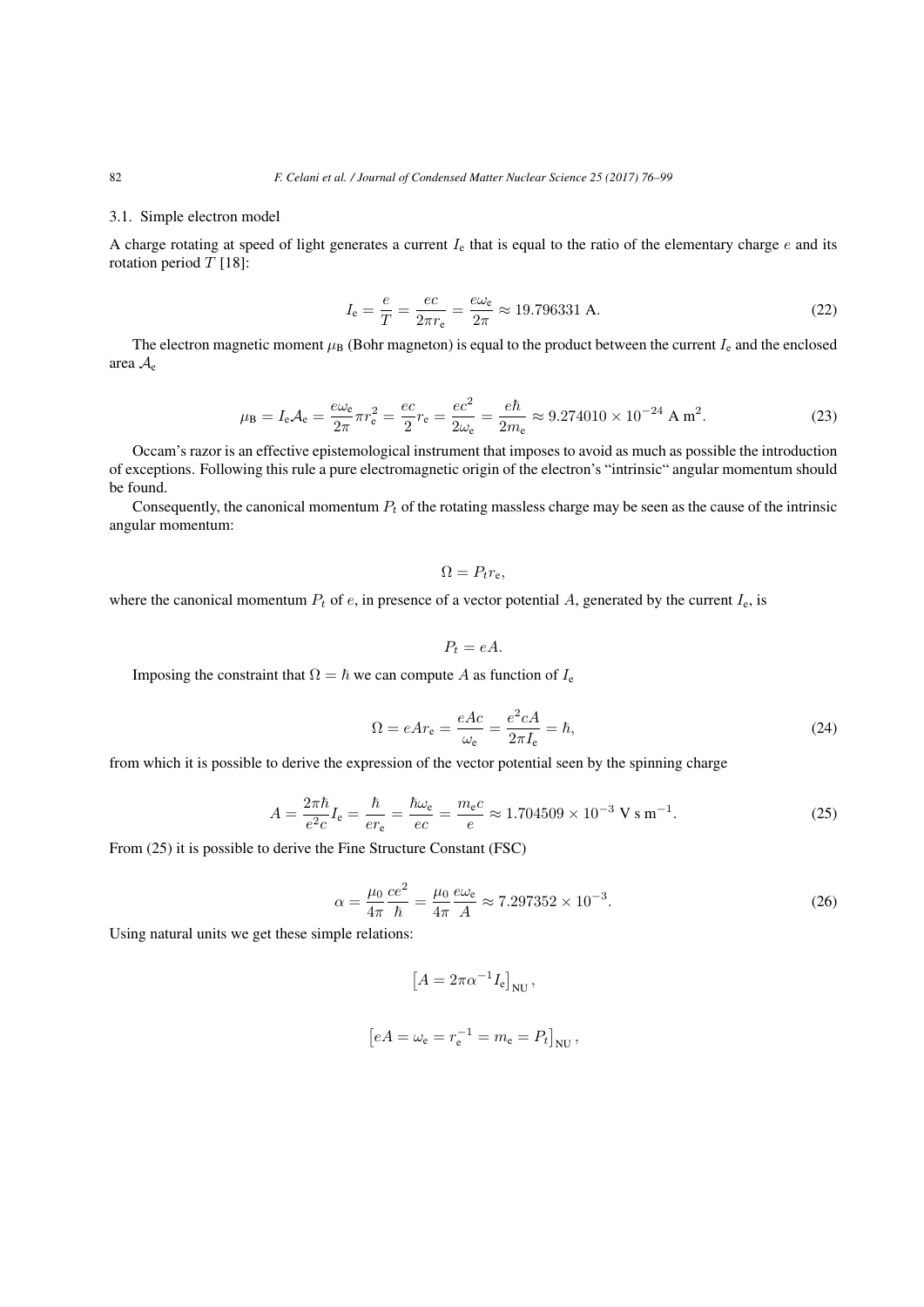where  $\alpha^{-1}$ , the inverse of the FSC, is a pure number and *e* is the elementary charge expressed in natural units

The number of the number of sides is the elementary  
\n
$$
\left[\alpha^{-1} = e^{-2} \approx 137.035989\right]_{\text{NU}}.
$$

# 3.2. Spin and intrinsic angular momentum

The intrinsic angular momentum  $\hbar$  of the electron model (see (24)) is compatible with the spin value  $\hbar/2$  if we consider the electron interaction with the external flux density field  $B<sub>E</sub>$ , as in the Stern–Gerlach experiment. We can interpret the spin value  $\pm \hbar/2$  as the component of the intrinsic angular momentum  $\Omega = \hbar$  aligned with the external flux density field  $B_{\rm E}$ . In this case the angle between the  $B_{\rm E}$  vector and the angular momentum have only two possible values, namely  $\pi/3$  and  $2\pi/3$  while the electron is subjected to a Larmor precession with angular frequency  $\omega_p = d\theta_p/dt$ . The Larmor precession is generated by the mechanical momentum *τ n***<sub>E</sub>** *<i>B***<sub>E</sub>** *v***ector and the angular is subjected to a Larmor precess echanical momentum<br>** $\tau = |\mu_B \times B_E| = B_E \mu_B \sin\left(\frac{\pi}{2}\right)$ 

$$
\tau = |\boldsymbol{\mu}_{\text{B}} \times \boldsymbol{B}_{\text{E}}| = B_{\text{E}} \mu_{\text{B}} \sin\left(\frac{\pi}{3}\right). \tag{27}
$$

But

$$
\begin{array}{l} \mathcal{L} = |\boldsymbol{\mu}_{\text{B}} \times \boldsymbol{B}_{\text{E}}| = B_{\text{E}} \mu_{\text{B}} \sin\left(\frac{\pi}{3}\right) \\\\ \text{d}\Omega = \Omega_{\perp} \text{d}\vartheta_{\text{p}} = \Omega \sin\left(\frac{\pi}{3}\right) \text{d}\vartheta_{\text{p}}, \end{array}
$$

where  $\Omega_{\perp}$  is the component of the intrinsic angular momentum orthogonal to  $B_{\rm E}$  and, therefore, it is possible to write

$$
Q = \Omega_{\perp} d\vartheta_{p} = \Omega \sin\left(\frac{\pi}{3}\right) d\vartheta_{p},
$$
  
ngular momentum orthogonal to  $\mathbf{B}_{E}$  and, therefore, it is possible to write  

$$
\tau = \frac{d\Omega}{dt} = \Omega \sin\left(\frac{\pi}{3}\right) \frac{d\vartheta_{p}}{dt}.
$$
 (28)

By equating (27) and (28) we get

$$
B_{\rm E}\mu_{\rm B}=\Omega\omega_{\rm p},
$$

from which it is possible to determine the precession angular frequency

$$
\omega_{\rm p} = \frac{B_{\rm E} \mu_{\rm B}}{\Omega} = \frac{B_{\rm E} \mu_{\rm B}}{\hbar}.
$$
\n(29)

## 3.3. Value of the vector potential, cyclotron resonance and flux density field

The pure electromagnetic momentum *eA* of the spinning charge of an electron at rest can be seen as it were the momentum of a particle of mass  $m_e$  and speed c in classical Newtonian mechanics. Considering  $\omega_e$  as the cyclotron angular frequency (which is coincident with the ZBW angular speed) given by the flux density field *B* generated by the current  $I_e$ 

$$
\omega_{\rm e} = \frac{eB}{m_{\rm e}} = \frac{eBc^2}{\hbar\omega_{\rm e}},
$$

it is possible to deduce the magnetic flux density produced by the electron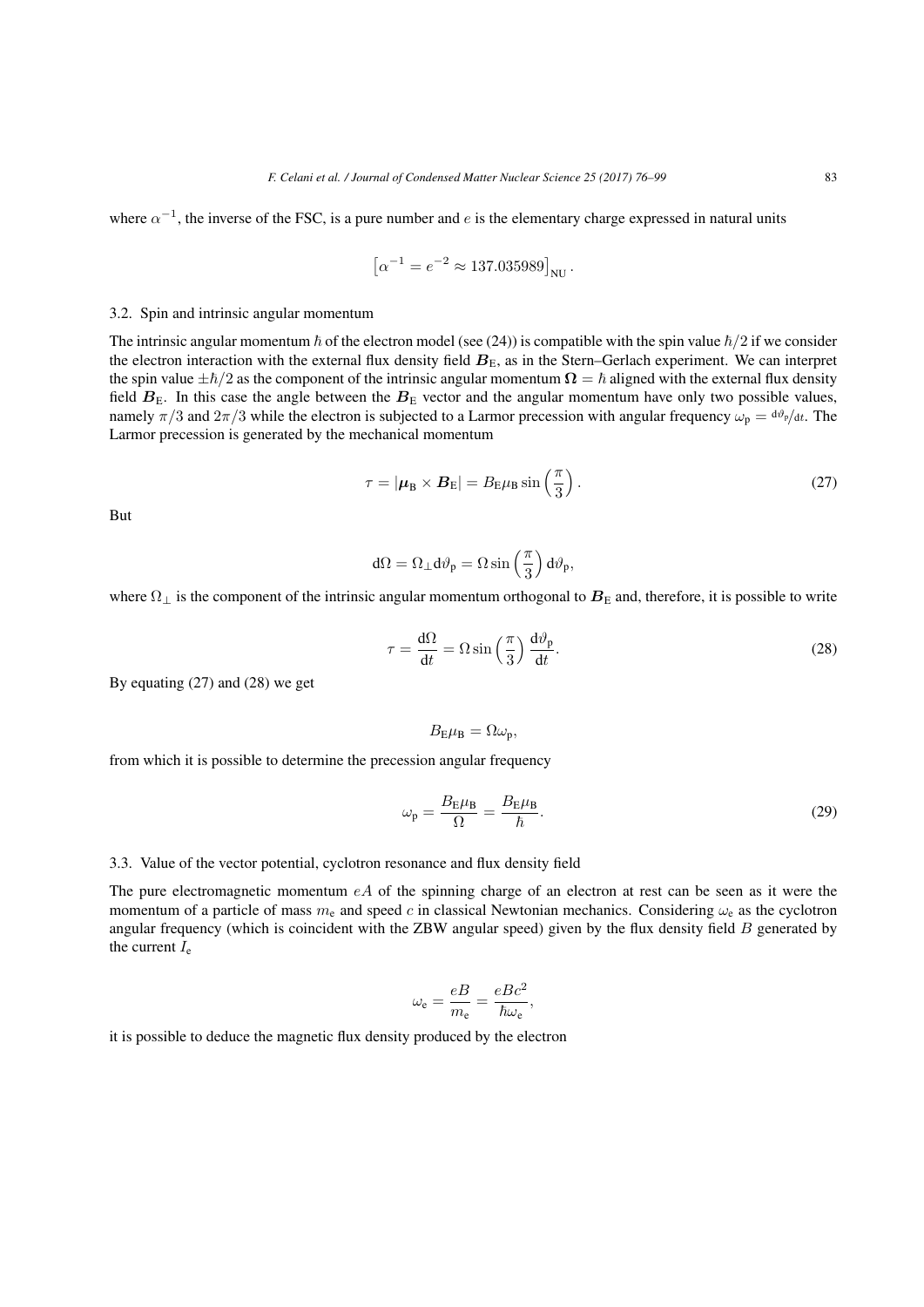$$
B_{\rm e} = \frac{\hbar\omega_{\rm e}^2}{ec^2} \approx 4.414004 \times 10^9 \,\text{V s m}^{-2}.\tag{30}
$$

This very high flux density value (also known as *Landau critical value*) seems to be related to the physics of neutron stars and pulsars [19–21] or to that of superconductivity [22,23].

It is also possible to calculate the flux density at the center of the electron orbit by the following expression derived from the Biot–Savart law

$$
B_0 = \frac{\mu_0}{2} \frac{I_e}{r_e} \approx 32.210548 \times 10^6 \text{ V s m}^{-2}.
$$
 (31)

Considering that

$$
dA = A d\vartheta \Rightarrow \frac{dA}{dt} = A\omega_e,
$$
\n(32)

where  $d\theta = \omega_e dt$  is the differential of the ZBW phase, and considering that the magnetic force  $F_B$  must be equal to the time derivative of the canonical momentum, it is possible to write

$$
F_B = B_e e c = e \frac{dA}{dt} = e A \frac{d\vartheta}{dt} = e A \omega_e \approx 0.212014 \text{ N.}
$$
\n(33)

Finally, by manipulating the previous equation, it is possible to recompute by another method the module of the vector potential

$$
A = \frac{B_{\rm e}c}{\omega_{\rm e}} = \frac{\hbar\omega_{\rm e}}{ec} = \frac{\hbar}{er_{\rm e}}.
$$

# 3.4. Value of magnetic and electrostatic energy, magnetic flux quantization and radius of the elementary charge

Once we obtaine the expression for the vector potential it is possible to determine the magnetic flux produced by the rotating elementary charge by applying the circulation of the vector potential *A*:

$$
\phi_{\mathbf{e}} = \oint_{\lambda_{\mathbf{c}}} A \, d\lambda = \int_0^{2\pi} \frac{\hbar}{er_{\mathbf{e}}} r_{\mathbf{e}} \, d\vartheta = 2\pi \frac{\hbar}{e} = \frac{\hbar}{e} \approx 4.135667 \times 10^{-15} \text{ V s},\tag{34}
$$

i.e., the magnetic flux crossing the surface described by the charge trajectory is quantized (*flux quantum*). This expression has been found with a different approach with respect to [24], i.e., with the application of the vector potential. This flux quantum, though different from the value given in CODATA 2014, is compatible with *h/*2*e* for the same reasons explained in Section 3.2, with reference to  $\hbar$ . Now it is possible to calculate the magnetic energy stored in the field produced by the spinning charge

$$
W_{\rm m} = \frac{1}{2}\phi_{\rm e}I_{\rm e} = \frac{1}{2}2\pi \frac{\hbar}{e} \frac{ec}{2\pi r_{\rm e}} = \frac{\hbar c}{2r_{\rm e}} \approx 4.093553 \times 10^{-14} \text{ J}
$$
\n(35)

which is equal to half the electron rest energy  $W_{\text{tot}}$  as can be seen from (20). The other half part can be attributed to electrostatic energy, i.e.,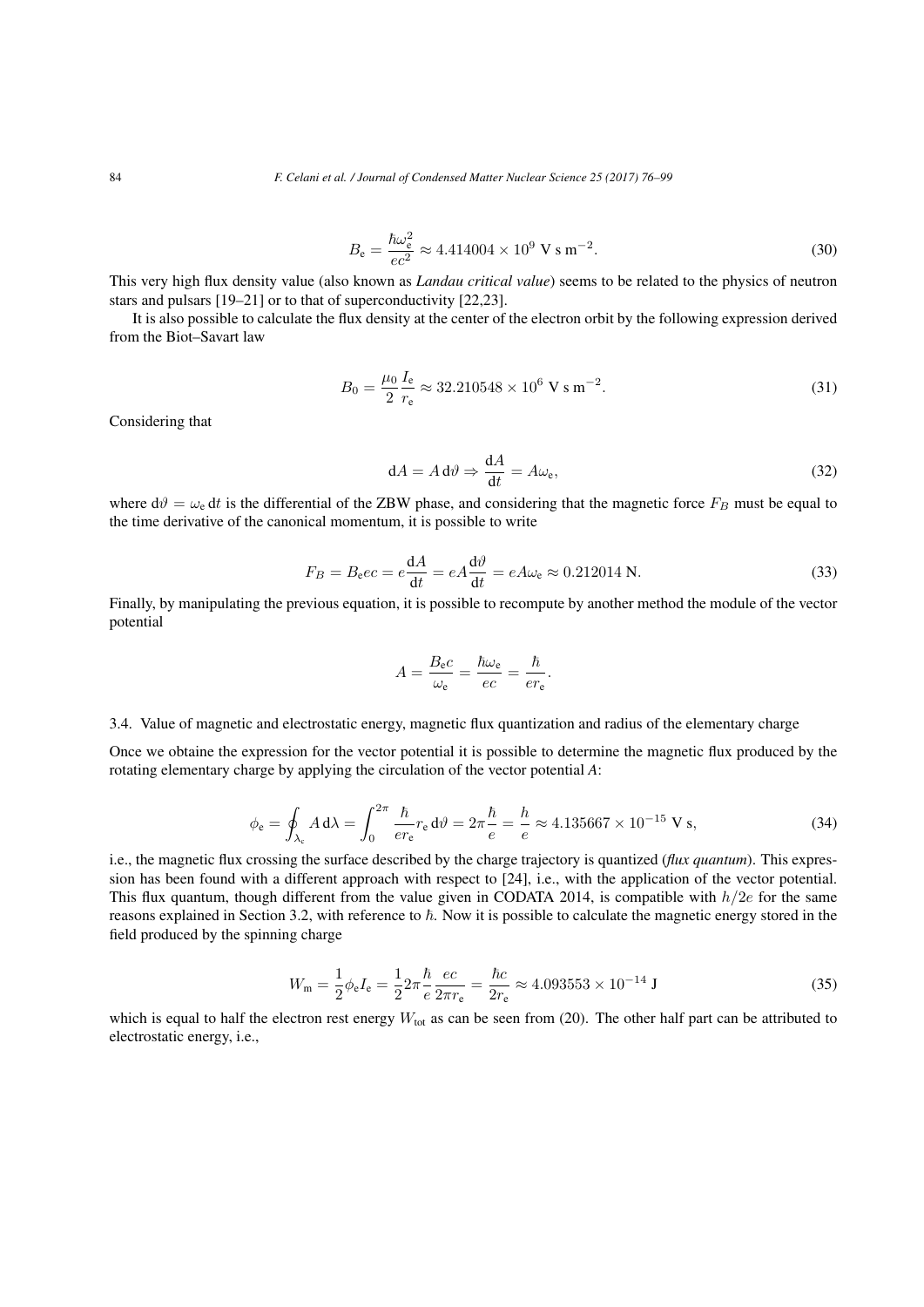*F. Celani et al. / Journal of Condensed Matter Nuclear Science 25 (2017) 76–99* 85

$$
W_{\text{tot}} - W_{\text{m}} = W_{\text{e}} = \iiint_{V} w_{\text{e}} \, dV,
$$
\n(36)

where  $w_e$  is the electrostatic energy per unit of volume and *V* is the volume in which the whole energy  $W_e$  is stored, and whose expression is given by

$$
w_{e} = \frac{1}{2}\epsilon_{0}E^{2} = \frac{\epsilon_{0}}{2}\left(\frac{1}{4\pi\epsilon_{0}}\frac{e}{r^{2}}\right)^{2} = \frac{1}{32\pi^{2}\epsilon_{0}}\frac{e^{2}}{r^{4}}.
$$
 (37)

By expanding and integrating (36), with  $dV = 4\pi r^2 dr$  (the generic elementary volume of a spherical thin shell centered in the middle of the electron trajectory) we obtain  $f$ ), with  $dV = 4\pi r^2 dr$  (the generic elementary

$$
W_{\rm e} = \frac{e^2}{32\pi^2 \epsilon_0} \int_{r_0}^{\infty} \frac{1}{r^4} 4\pi r^2 dr = \frac{e^2}{8\pi \epsilon_0} \int_{r_0}^{\infty} \frac{1}{r^2} dr = -\frac{e^2}{8\pi \epsilon_0} \left. \frac{1}{r} \right|_{r_0}^{\infty} = \frac{e^2}{8\pi \epsilon_0 r_0}.
$$
 (38)

Now, by taking into account that  $W_e = W_m$  we get the radius

$$
r_0 = \frac{e^2}{8\pi\epsilon_0 W_e} = \frac{e^2}{8\pi\epsilon_0 W_m} = \frac{e^2}{8\pi\epsilon_0} \frac{2r_e}{\hbar c} = \frac{e^2 r_e}{4\pi\epsilon_0 \hbar c} \approx 2.817940 \times 10^{-15} \text{ m},\tag{39}
$$

whose value is coincident with the classical electron radius [25]. The upper equation states that the rotating charge must have a finite dimension, in particular it may be visualized as a sphere with charge equal to *e* uniformly distributed over its surface. The charge cannot be concentrated in a point in order to exhibit a finite electrostatic energy. It is interesting and at the same time very important to note that the ratio  $r_e/r_0$  is exactly equal to the inverse of the FSC, i.e.,

$$
\frac{r_{\rm e}}{r_0} = \frac{4\pi\epsilon_0\hbar c}{e^2r_{\rm e}}r_{\rm e} = \frac{4\pi\epsilon_0\hbar c}{e^2} = \alpha^{-1} \approx 137.035999.
$$
\n(40)

The expression of the ratio  $\phi_e/T$  has in SI the dimension of a voltage:

$$
V_{\rm e} = \frac{\phi_{\rm e}}{T} = \frac{h}{e} \frac{c}{2\pi r_{\rm e}} = \frac{\hbar c}{er_{\rm e}} \approx 5.109989 \times 10^5 \text{ V},\tag{41}
$$

where  $T$  is defined by (19). Now, dividing the above voltage by the current generated by the rotating charge expressed by means of (22), we find the von Klitzing constant or *quantum of resistivity*, related to the quantum Hall effect [24]

$$
R_{\rm K} = \frac{V_{\rm e}}{I_{\rm e}} = \frac{h}{e} \frac{c}{2\pi r_{\rm e}} \frac{2\pi r_{\rm e}}{ec} = \frac{h}{e^2} = \frac{2\pi \hbar}{e^2} \approx 25812.807 \ \Omega. \tag{42}
$$

An alternative expression of the von Klitzing constant can be derived from the electrostatic potential  $\varphi_e$  and the current  $I_{\rm e}$ 

$$
R_{\rm K} = \frac{\varphi_{\rm e}}{I_{\rm e}} = \frac{1}{4\pi\epsilon_0} \frac{e}{r_0} \frac{2\pi r_{\rm e}}{ec} = \frac{1}{2c\epsilon_0} \frac{r_{\rm e}}{r_0} = \frac{\mu_0 c}{2\alpha} \approx 25812.807 \ \Omega. \tag{43}
$$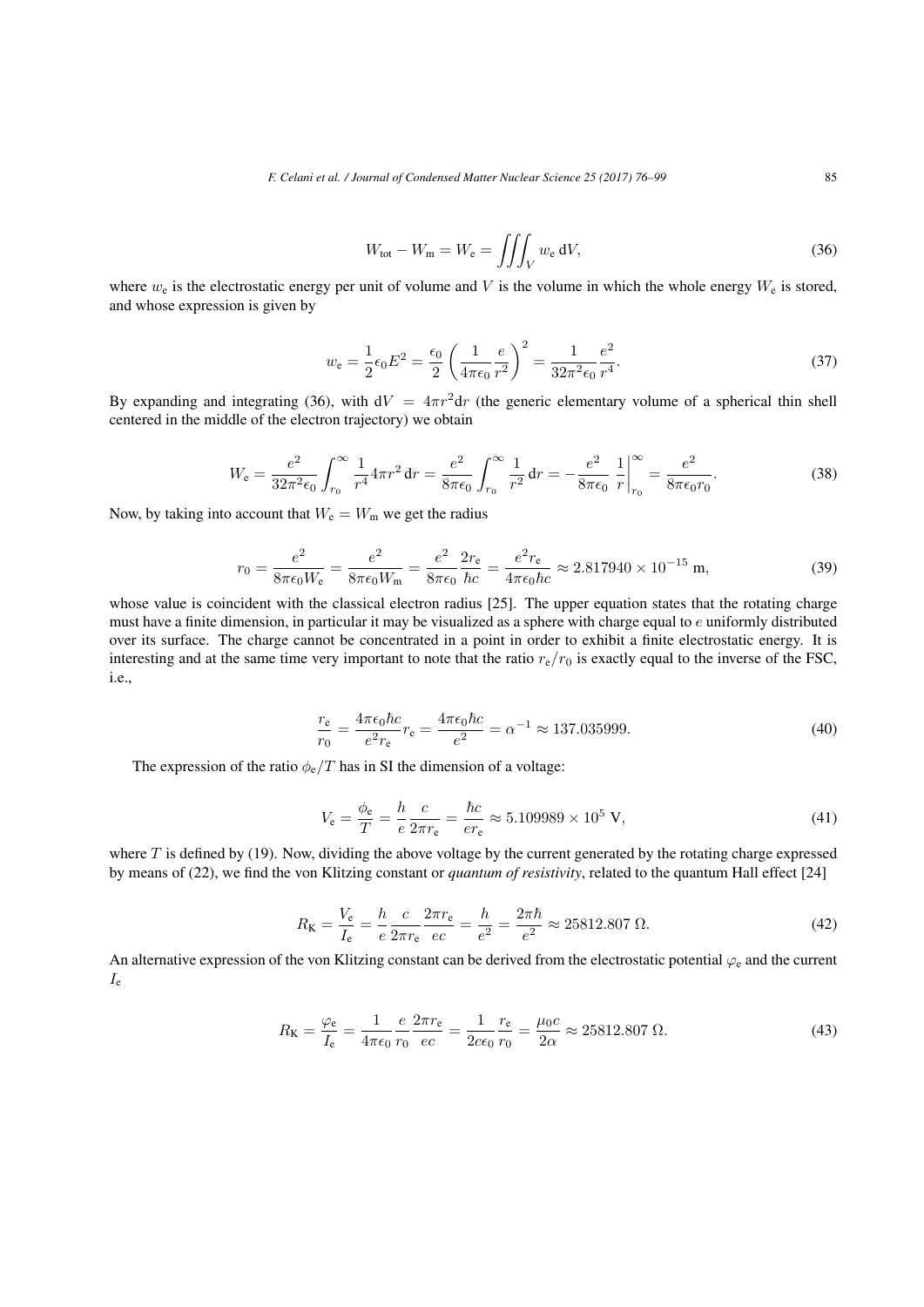Finally, it is possible to deduce the values of two interesting electrical parameters, namely the inductance *L*e, the capacitance  $C_e$  of the electron and the frequency  $f_e$ . In fact

$$
L_{\rm e} = \frac{\phi_{\rm e}}{I_{\rm e}} = 4\pi^2 \frac{\hbar r_{\rm e}}{e^2 c} \approx 2.089108 \times 10^{-16} \,\Omega \,\text{s},\tag{44}
$$

$$
C_{\rm e} = \frac{e}{\varphi_{\rm e}} = 4\pi\epsilon_0 r_0 \approx 3.135381 \times 10^{-25} \text{ F}
$$
 (45)

and

$$
f_{\rm e} = \frac{1}{\sqrt{L_{\rm e}C_{\rm e}}} \approx 1.235590 \times 10^{20} \text{ Hz.}
$$
 (46)

#### 3.5. Electron kinematics

The finite dimension of the elementary charge imposes the constraint that all points of the surface of the spinning charged sphere must have the same instantaneous speed of light *c* (see Eq. (16)) and the same angular speed. In a frame rotating with the ZBW frequency the spinning charged sphere rotates around its center with opposite speed with respect to the ZBW angular frequency:

$$
\omega_0 = -\omega_e. \tag{47}
$$

The new (not point-like) electron model and the speed diagrams are shown in Fig. 1a. Here the charge rotates with angular speed  $\omega_0$  around the axis passing through the center of the sphere and, therefore, all points of the sphere have the same absolute speed *c*.

During the revolution around the origin C the charge describes a torus whose cross section is equal to  $\pi r_0^2$  and having a volume equal to  $2\pi^2 r_e r_0^2$ . In Fig. 1b, the elementary charge is represented as a charged sphere.



Figure 1. (a) ZBW model and speed diagrams of the electron charge (*e−*). All points of the sphere have an absolute speed equal to *c*. (b) 3D representation. The charged sphere is rotating with the relative angular speed  $\omega_0 = -\omega_e$  on the trajectory having radius  $r_e$  around the vertical axis passing through the center of the sphere.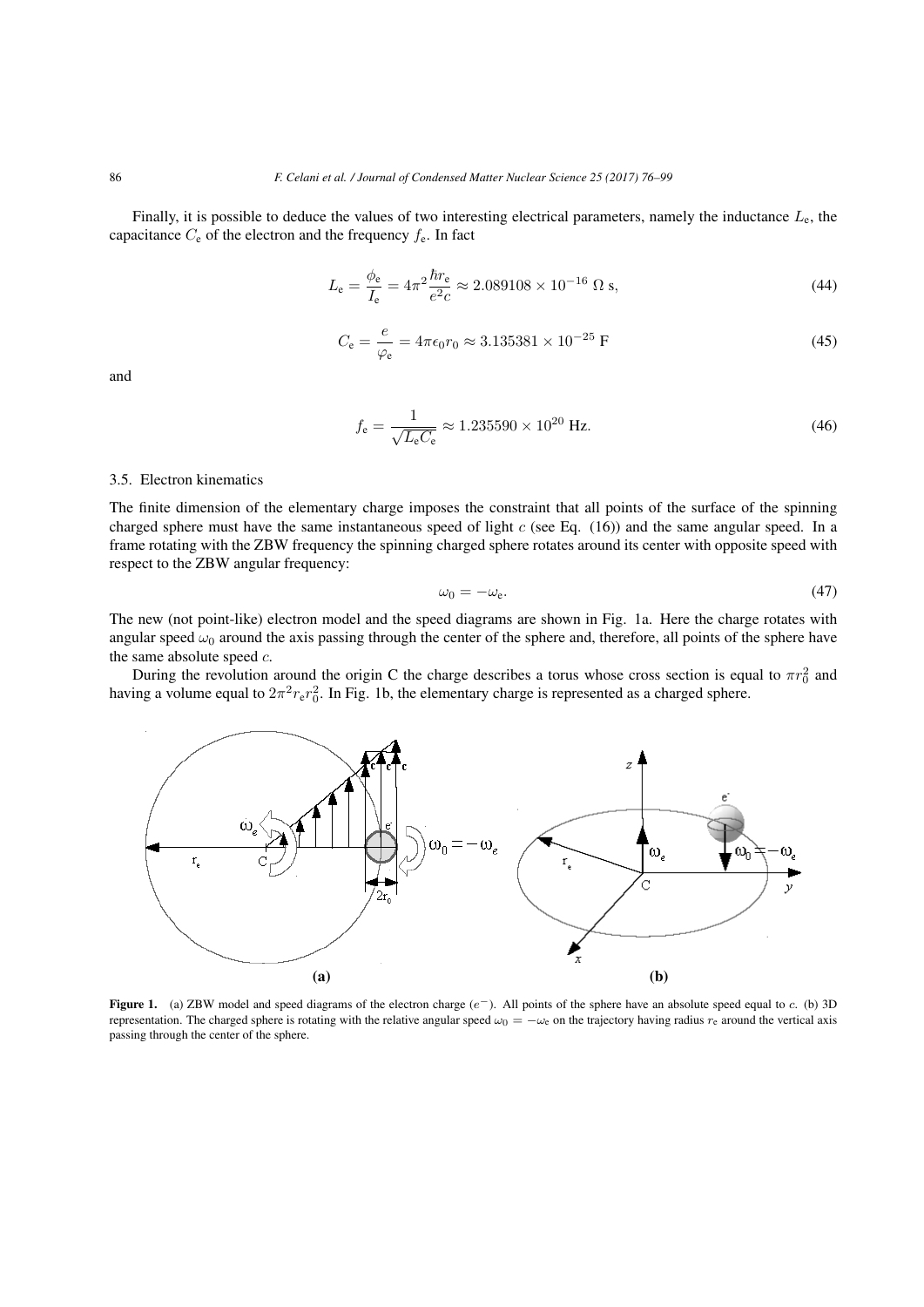# 3.6. Electron and electromagnetic Lagrangian density

From (25), (22) and (39), with the hypothesis that the electron is characterized by a uniform current density, we get the first term of the interaction part of the Lagrangian density

$$
L_{\text{int1}} = \mathbf{J}_{\Delta} \mathbf{A}_{\Delta} = JA = \frac{I_{\text{e}}}{\pi r_0^2} \frac{m_{\text{e}}c}{e} \approx 1.352604 \times 10^{27} \text{ J m}^{-3}.
$$
 (48)

By integration over the volume described by the electron toroidal trajectory, it is possible to recompute its rest energy:

$$
W_{\text{tot}} = \iiint_V J A \, \mathrm{d}V = \frac{I_e}{\pi r_0^2} \frac{m_e c}{e} 2\pi^2 r_e r_0^2 \approx 8.187106 \times 10^{-14} \, \text{J} = 510.998946 \, \text{keV},\tag{49}
$$

which gives the same result calculated by means of (36). The same results are obtained, apart from a sign –, by the following relations

$$
L_{\text{int2}} = -\rho \varphi_{\text{e}} = \frac{e}{2\pi^2 r_{\text{e}} r_0^2} \frac{e}{4\pi \epsilon_0 r_{\text{e}}} = -\frac{e^2}{8\pi^3 \epsilon_0 (r_{\text{e}} r_0)^2} \approx -1.352604 \times 10^{27} \text{ J m}^{-3},\tag{50}
$$

$$
W_{\text{tot}} = \iiint_V |-\rho \varphi_e| \, dV = \frac{e^2 2\pi^2 r_e r_0^2}{8\pi^3 \epsilon_0 (r_e r_0)^2} = \frac{e^2}{4\pi \epsilon_0 r_e} \approx 8.187106 \times 10^{-14} \, \text{J} = 510.998946 \, \text{keV}.
$$
 (51)

All parameters that can be deduced by the application of the present ZBW model are resumed in Table 2, where the first three rows are referred to the model's input parameters.

# 3.7. ZBW and a simple derivation of the relativistic mass

With the ZBW model it is possible to show a simple, original and intuitive explanation of the relativistic mass concept. For an electron moving at constant speed *v<sup>z</sup>* along the *z*-axis orthogonal to the rotation plane, calling *v<sup>⊥</sup>* the component of the velocity of the rotating charge in the *γxγ<sup>y</sup>* plane we can find the value of the ZBW radius *r* of the moving electron. In fact, assuming a constant value of  $\omega_e$ , we have

$$
v_z^2 + v_\perp^2 = c^2,\tag{52}
$$

that can be written as

$$
v_z^2 + \omega_e^2 r^2 = \omega_e^2 r_e^2 = c^2.
$$

Therefore

$$
\frac{r^2}{r_{\rm e}^2} = 1 - \frac{v_z^2}{c^2}
$$

or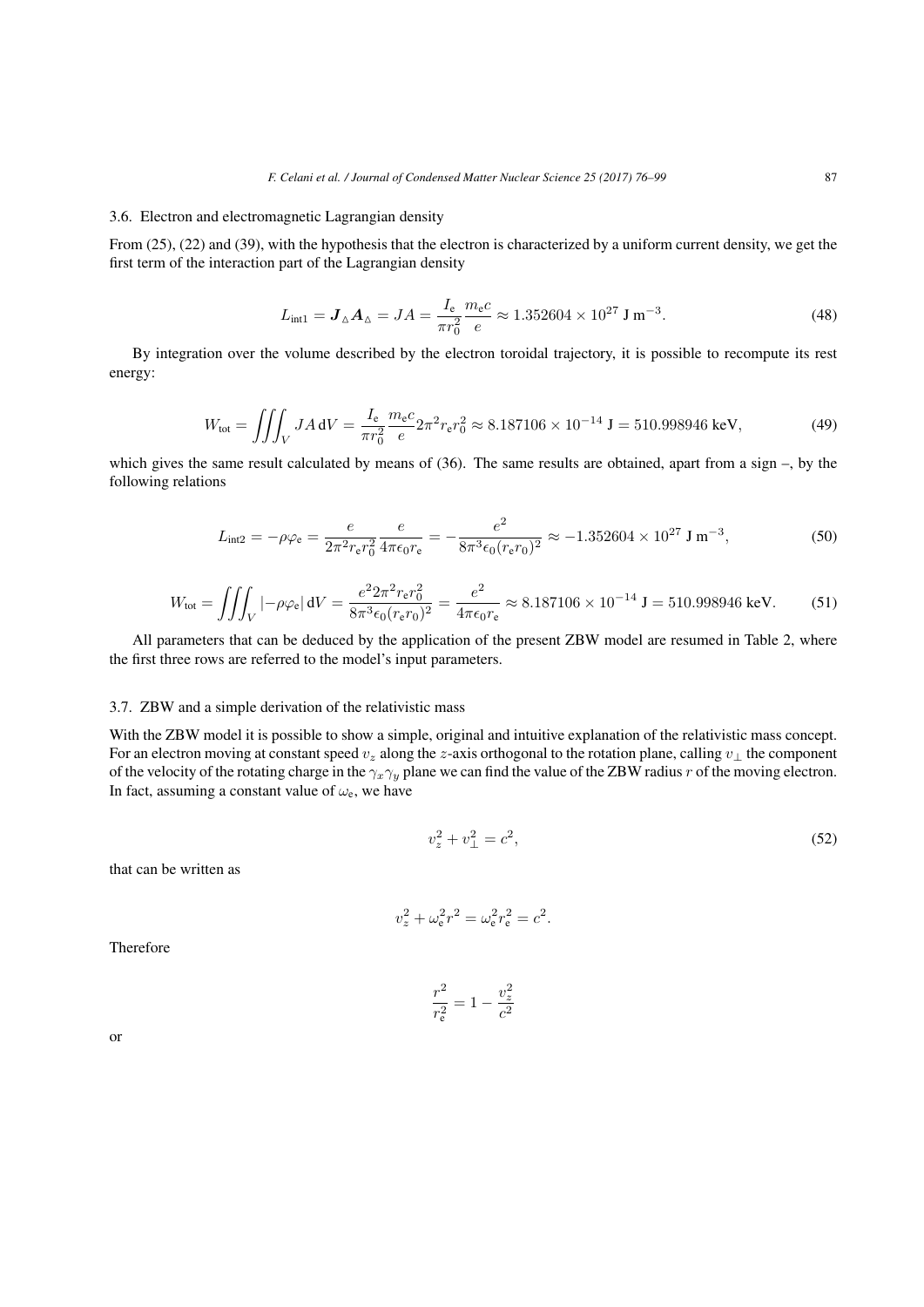$$
r = r_{\rm e} \sqrt{1 - \frac{v_z^2}{c^2}}.
$$
\n(53)

Finally, by considering that the mass is inversely proportional to *r*, it is possible to write the relativistic expression<br>he mass as<br> $m = \frac{m_e}{\sqrt{m_e}}$ , (54) of the mass as

$$
m = \frac{m_e}{\sqrt{1 - \frac{v_z^2}{c^2}}},\tag{54}
$$

where  $m_e$  is the electron mass at rest. Fig. 2 represents the ZBW trajectory of the spinning charge of an electron subjected to an acceleration directed along the positive *z*-axis. Due to the acceleration the radius reduces itself according to (53).

# 3.8. Dirac equation and spinor representation of motion

By using space–time algebra and following the idea of Hestenes–Dirac equation

$$
i\partial \psi - m\psi = 0\tag{55}
$$

becomes the Hestenes–Dirac equation [26]

| Item                            | Symbol                                 | Value (SI)                    | Unit $(SI)$                      |
|---------------------------------|----------------------------------------|-------------------------------|----------------------------------|
| Charge                          | $\epsilon$                             | $1.602176565 \times 10^{-19}$ | $C = A s$                        |
| ZBW orbit radius                | $r_{\rm e} = \lambda_{\rm c}/2\pi$     | $3.861593 \times 10^{-13}$    | m                                |
| Intrinsic angular momentum      | $\Omega = \hbar = h/2\pi$              | $1.054571726 \times 10^{-34}$ | J s                              |
| Spin <sup>1</sup>               | $\hbar/2$                              | $0.527285863\times10^{-34}$   | J s                              |
| Angular speed                   | $\omega_e$                             | $7.763440 \times 10^{20}$     | rad $s^{-1}$                     |
| Mass                            | $m_{\rm e}$                            | $9.109384 \times 10^{-31}$    | kg                               |
| Current                         | $I_{\rm e}$                            | 19.796331                     | A                                |
| Magnetic moment (Bohr magneton) | $\mu_{\rm B}$                          | $9.274010 \times 10^{-24}$    | A m <sup>2</sup>                 |
| Vector potential                | $\boldsymbol{A}$                       | $1.704509 \times 10^{-3}$     | $V \, \text{s} \, \text{m}^{-1}$ |
| Magnetic flux density           | $B_{\rm e}$                            | $4.414004 \times 10^{9}$      | $V \, \text{s} \, \text{m}^{-2}$ |
| Magnetic flux                   | $\phi_e = h/e$                         | $4.135667 \times 10^{-15}$    | V <sub>S</sub>                   |
| Magnetic energy                 | $W_{\rm m}$                            | $4.093553 \times 10^{-14}$    | J                                |
| Electrostatic energy            | $W_{\rm e}$                            | $4.093553 \times 10^{-14}$    | J                                |
| Electron energy at rest         | $W_{\text{tot}} = m_{\text{e}}c^2$     | $8.187106 \times 10^{-14}$    | J                                |
| Charge radius                   | $r_0$                                  | $2.817940 \times 10^{-15}$    | m                                |
| Inverse of the FSC              | $\alpha^{-1} = r_{e}/r_{0}$            | 137.035999                    | 1                                |
| Von Klitzing constant           | $R_{\rm K} = h/e^2 = \mu_0 c/2 \alpha$ | 25812.807                     | Ω                                |
| Inductance                      | $L_e = 4\pi^2\hbar r_e/e^2c$           | $2.089108 \times 10^{-16}$    | $\Omega$ s                       |
| Capacitance                     | $C_e = 4\pi\epsilon_0 r_0$             | $3.135381 \times 10^{-25}$    | $\mathbf{F}$                     |
| 1-st part of $L_{\text{int}}$   | JА                                     | $1.352604 \times 10^{27}$     | $J \, \mathrm{m}^{-3}$           |
| Electron energy at rest         | $\int \int_V J A dV$                   | 510.998946                    | keV                              |
| Electron energy at rest         | $\iiint_V \rho \varphi_e dV$           | 510.998946                    | keV                              |

Table 2. Parameters of the *Zitterbewegung* model.

<sup>1</sup>Component of the angular momentum due to Larmor precession along the external magnetic field  $B_{\rm E}$  (see  $(27)$ ).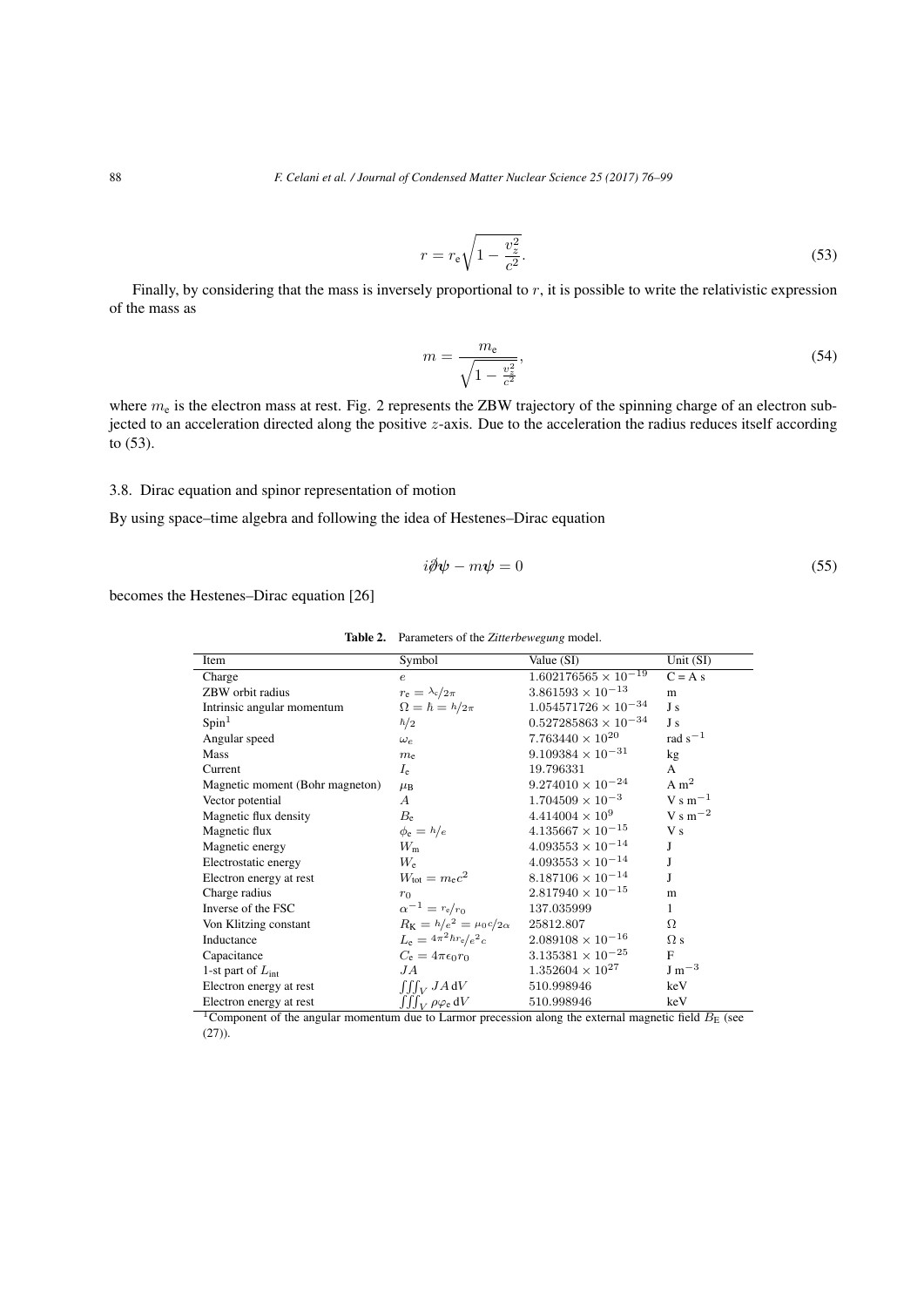*F. Celani et al. / Journal of Condensed Matter Nuclear Science 25 (2017) 76–99* 89



Figure 2. *Zitterbewegung* trajectory during an acceleration of the electron in the *z*-direction.

$$
\partial \psi - m\psi \gamma_t \gamma_x \gamma_y = 0, \tag{56}
$$

where *∂* is the same operator used in Maxwell's equations *∂G* = 0 (see (4)), but using the space–time Minkowski signature of  $Cl_{1,3}$  "+ − − <sup>-</sup>". For a massless particle, where  $m = 0$ , (56) becomes the Weyl equation

$$
\partial \psi = 0,\tag{57}
$$

which is formally identical to (10). In all cases the solution is a *spinor* field. A spinor is a mathematical object that in space–time algebra is simply a multivector with only even grade components. The geometric product of an even number of vectors is always a spinor. A spinor that is the geometric product of two unitary vectors is a unitary rotor. The movement of a point charge that rotates in the plane  $\gamma_x \gamma_y$  and at the same time moves up along the  $\gamma_z$  axis can be seen as the composition of an ordinary rotation in the plane  $\gamma_x \gamma_y$  followed by a scaled hyperbolic rotation in the plane *γ*<sub>*z*</sub>*γt*. The composition of these two rotations can be encoded with a single spinor of  $Cl_{3,1}$ . Therefore, if  $\mathbf{r}_{e \cap 0}$  is the coordinate of the center of the charged sphere at  $t = t_0$ ,  $r_e$  the Compton radius we have

$$
\mathbf{r}_{e\Box 0} = \gamma_x r_e + \gamma_t ct_0,
$$

$$
\left[\mathbf{r}_{e\Box 0}=\gamma_x r_e+\gamma_t t_0\right]_{NU}.
$$

By introducing the rotor *Rxy*, that generates ordinary rotation in the *γxγ<sup>y</sup>* plane, and remembering that *ω*<sup>e</sup> is the ZBW angular frequency, with *R<sub><i>xy*</sub></sub> (*t*) = cos  $\left(\frac{\omega_e t}{2}\right) + \gamma_x \gamma_y \sin\left(\frac{\omega_e t}{2}\right) = \exp\left(\frac{R_x}{2}t + \gamma_x \gamma_y \sin\left(\frac{\omega_e t}{2}\right)\right)$ 

$$
R_{xy}(t) = \cos\left(\frac{\omega_e t}{2}\right) + \gamma_x \gamma_y \sin\left(\frac{\omega_e t}{2}\right) = \exp\left(\gamma_x \gamma_y \frac{\omega_e t}{2}\right),
$$

we obtain the instantaneous position of the center of the charged sphere: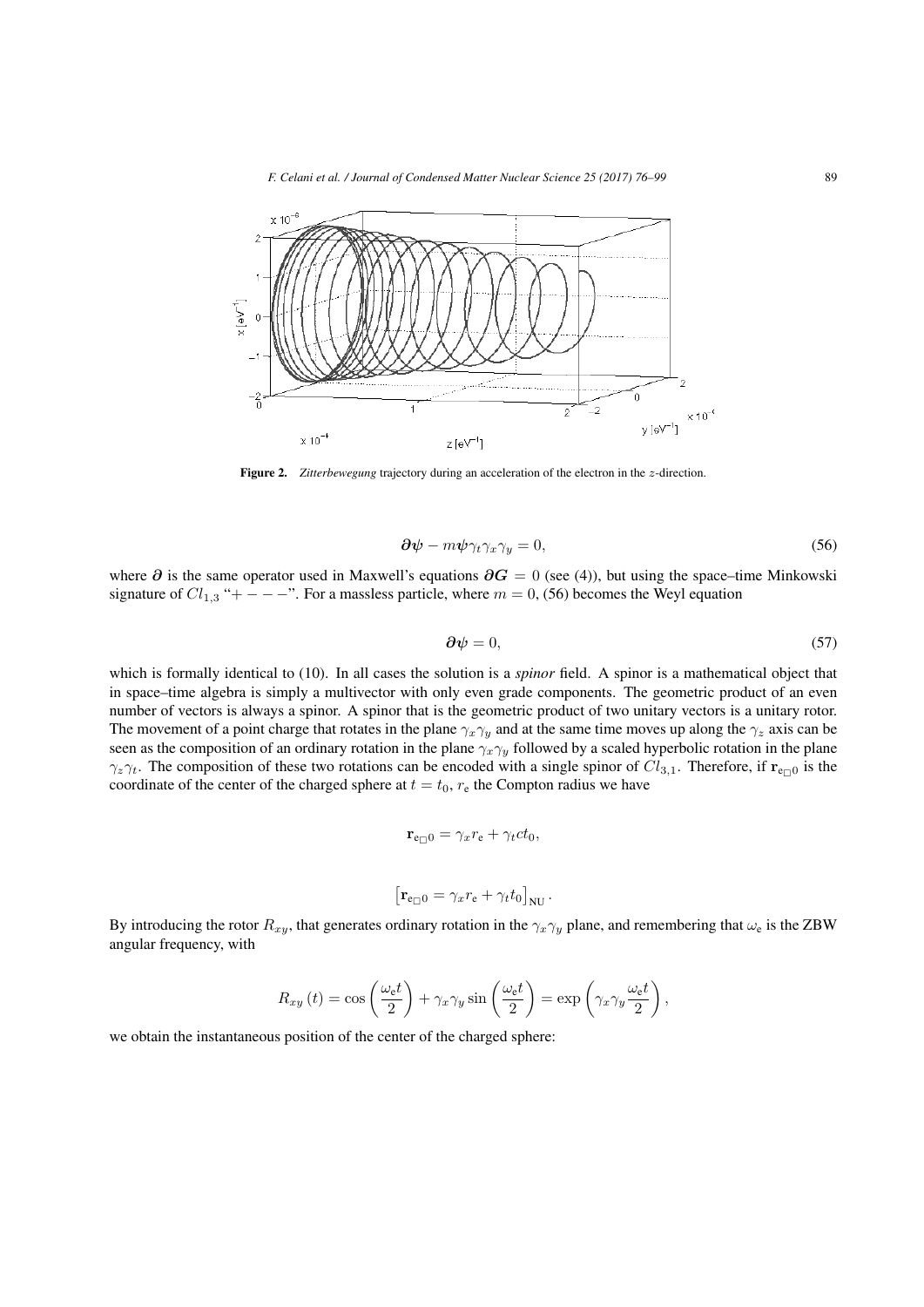Journal of Condensed Matter Nuclear Science

\n
$$
\mathbf{r}_{\mathbf{e}_{\Box}}(t) = R_{xy} \left( \mathbf{r}_{\mathbf{e}_{\Box}0} + \gamma_t ct \right) \widetilde{R_{xy}}.
$$

We introduce now the rotor  $R_{zt}$ , that generates a hyperbolic rotation with rapidity  $\varphi$  in the  $\gamma_z \gamma_t$  plane, in order to encode the motion at speed  $v_z$  along the  $\gamma_z$  direction cosh  $\left(\frac{\varphi}{2}\right) - \gamma_z \gamma_t \sinh\left(\frac{\varphi}{2}\right) = \cosh(\varphi)^{-1/2} \exp\left(\frac{\varphi}{2}\right)$ 

$$
R_{zt} = \cosh(\varphi)^{-1/2} \left[ \cosh\left(\frac{\varphi}{2}\right) - \gamma_z \gamma_t \sinh\left(\frac{\varphi}{2}\right) \right] = \cosh(\varphi)^{-1/2} \exp\left(-\gamma_z \gamma_t \frac{\varphi}{2}\right),
$$

where

$$
\varphi = \tanh^{-1}\left(\frac{v_z}{c}\right).
$$

The instantaneous position  $\mathbf{r}'_{e\Box}(t)$  of the center of the rotating and translating sphere can be obtained by applying  $R_{zt}$ :

of the rotating and tran
$$
\int_{e_{\square}} f \cdot \int_{e_{\square}} f \cdot \int_{e_{\square}} f \cdot \int_{e_{\square}} f \cdot \int_{e_{\square}} f \cdot \int_{e_{\square}} f \cdot \int_{e_{\square}} f \cdot \int_{e_{\square}} f \cdot \int_{e_{\square}} f \cdot \int_{e_{\square}} f \cdot \int_{e_{\square}} f \cdot \int_{e_{\square}} f \cdot \int_{e_{\square}} f \cdot \int_{e_{\square}} f \cdot \int_{e_{\square}} f \cdot \int_{e_{\square}} f \cdot \int_{e_{\square}} f \cdot \int_{e_{\square}} f \cdot \int_{e_{\square}} f \cdot \int_{e_{\square}} f \cdot \int_{e_{\square}} f \cdot \int_{e_{\square}} f \cdot \int_{e_{\square}} f \cdot \int_{e_{\square}} f \cdot \int_{e_{\square}} f \cdot \int_{e_{\square}} f \cdot \int_{e_{\square}} f \cdot \int_{e_{\square}} f \cdot \int_{e_{\square}} f \cdot \int_{e_{\square}} f \cdot \int_{e_{\square}} f \cdot \int_{e_{\square}} f \cdot \int_{e_{\square}} f \cdot \int_{e_{\square}} f \cdot \int_{e_{\square}} f \cdot \int_{e_{\square}} f \cdot \int_{e_{\square}} f \cdot \int_{e_{\square}} f \cdot \int_{e_{\square}} f \cdot \int_{e_{\square}} f \cdot \int_{e_{\square}} f \cdot \int_{e_{\square}} f \cdot \int_{e_{\square}} f \cdot \int_{e_{\square}} f \cdot \int_{e_{\square}} f \cdot \int_{e_{\square}} f \cdot \int_{e_{\square}} f \cdot \int_{e_{\square}} f \cdot \int_{e_{\square}} f \cdot \int_{e_{\square}} f \cdot \int_{e_{\square}} f \cdot \int_{e_{\square}} f \cdot \int_{e_{\square}} f \cdot \int_{e_{\square}} f \cdot \int_{e_{\square}} f \cdot \int_{e_{\square}} f \cdot \int_{e_{\square}} f \cdot \int_{e_{\square}} f \cdot \int_{e_{\square}} f \cdot \int_{e_{\square}} f \cdot \int_{e_{\square}} f \cdot \int_{e_{\square}} f \cdot \int_{e_{\square}} f \cdot \int_{e_{\square}} f \cdot \int_{e_{\square}} f \cdot \int_{e_{\square}} f \cdot \int_{e_{\square}} f \cdot \int_{e_{\square}} f \cdot \int_{e_{\square
$$

With the definition of spinor *R*

$$
\mathbf{r}'_{\mathbf{e}_{\Box}}(t) = R_{zt}\mathbf{r}_{\mathbf{e}_{\Box}}\widetilde{R_{zt}}.
$$
\nor  $R$ 

\n
$$
R = R_{zt}R_{xy} = \cosh(\varphi)^{-\frac{1}{2}}\exp\left(-\gamma_{z}\gamma_{t}\frac{\varphi}{2}\right)\exp\left(\gamma_{x}\gamma_{y}\frac{\omega_{\mathbf{e}}t}{2}\right),
$$
\nneous position in a compact form as

\n
$$
\mathbf{r}'_{\mathbf{e}_{\Box}}(t) = R\left(\mathbf{r}_{\mathbf{e}_{\Box}0} + \gamma_{t}ct\right)\widetilde{R}.
$$

we can rewrite the instantaneous position in a compact form as

a compact form as  
\n
$$
\mathbf{r}'_{e_{\Box}}(t) = R \left( \mathbf{r}_{e_{\Box} 0} + \gamma_t ct \right) \widetilde{R}.
$$

The instantaneous coordinate of a generic point on the surface of the charged sphere can be obtained adding a specific fixed vector **r***o*△

$$
\mathbf{r}_{\text{surf}_{\Box}}\left(t\right) = \mathbf{r}_{\mathbf{e}_{\Box}}'\left(t\right) + \mathbf{r}_{\mathbf{o}\Delta}.
$$

The module of vector  $r_{o\Delta}$  is equal to  $r_{o\Delta} = \alpha r'_{e\Delta}$ , a value equal to the classical radius of the electron for non relativistic speeds.

It is important to note that, according to Hestenes, the ZBW angular frequency is two times the De Broglie value  $m_{\rm e}c^2/\hbar$  used in our model: *"The diameter of the helix is the electron Compton wavelength*  $2\lambda_0 = \frac{2c}{\omega_0} = \hbar/mc$ " [27]. The value  $1.93079 \times 10^{-13}$  m of the "zitter-radius" of Hestenes' electron model is confirmed in Eq. (33) of a more recent work [7].

# 4. Electromagnetism, Mechanics and Lorentz force

The "pure electromagnetic" vector  $eA_{\Box}$  may be interpreted as the momentum–energy  $P_{\Box}$  of a particle with electric charge *e*, momentum  $P_{\Delta}$  and energy  $U = P_t c$ :

$$
\boldsymbol{P}_{\Box} = e\boldsymbol{A}_{\Box},\tag{58}
$$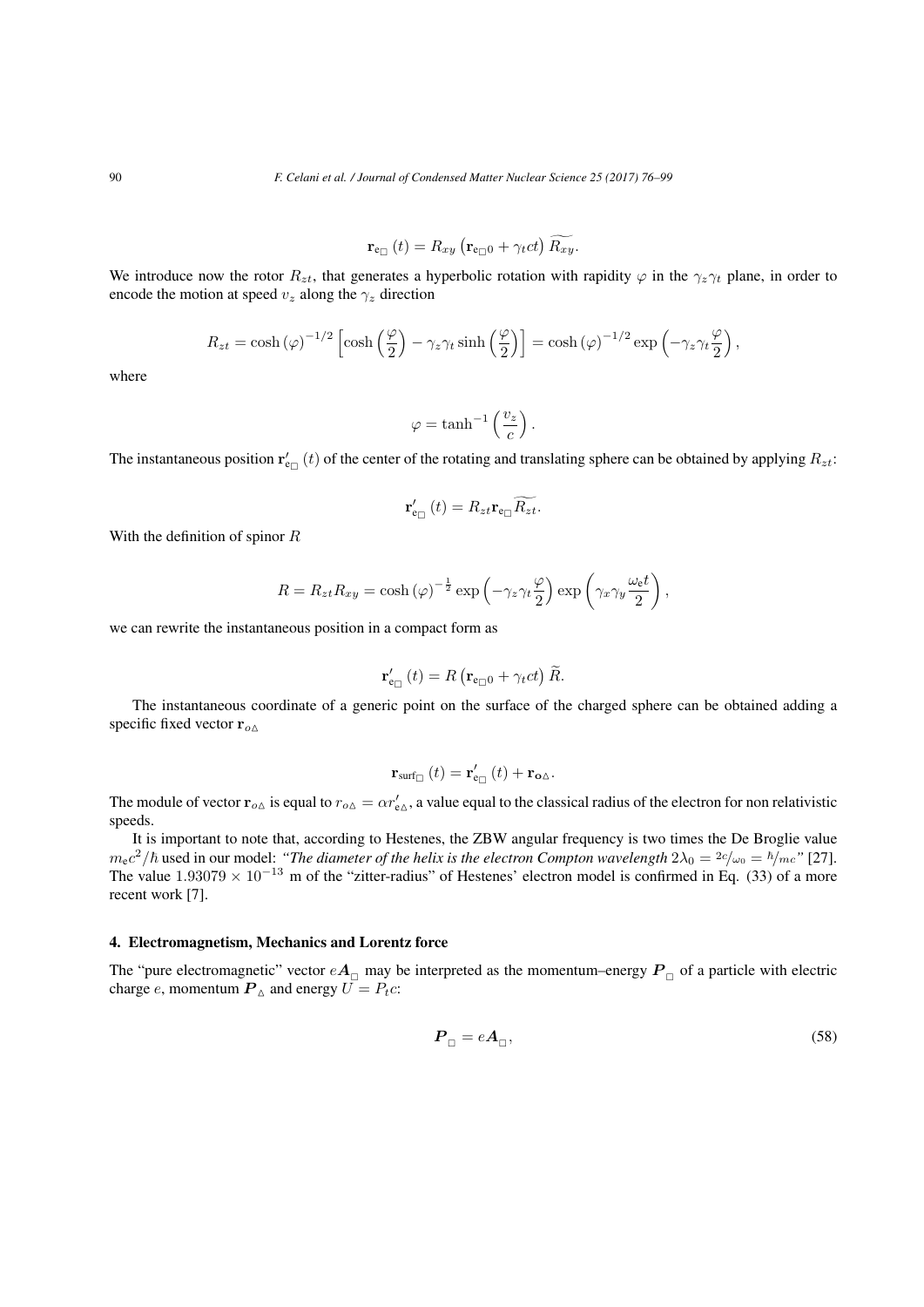$$
\boldsymbol{P}_{\Box} = \gamma_x P_x + \gamma_y P_y + \gamma_z P_z + \gamma_t \frac{U}{c} = \boldsymbol{P}_{\Delta} + \gamma_t \frac{U}{c}.
$$
\n<sup>(59)</sup>

For a particle that moves with speed *v* along a direction *z* orthogonal to the ZBW rotation plane, the momentum  $P_{\Delta}$  can be decomposed in two vectors, one parallel and one orthogonal to *v*. The orthogonal component is a rotating vector, that indicates the component of the momentum due to the angular frequency  $\omega_e$  in the spatial plane *xy* orthogonal to *z* 

$$
\boldsymbol{P}_{\Delta} = \boldsymbol{P}_{\parallel} + \boldsymbol{P}_{\perp},\tag{60}
$$

where

$$
|\mathbf{P}_{\perp}| = \frac{\hbar \omega_{\rm e}}{c} = m_{\rm e} \omega_{\rm e} r_{\rm e} = m_{\rm e} c,
$$

$$
\left[|\mathbf{P}_{\perp}| = \frac{1}{r_{\rm e}} = \omega_{\rm e} = m_{\rm e}\right]_{\rm NU}.
$$

The *P*<sub>∥</sub> component can be seen as the usual three components momentum of a particle with mass at rest  $m_e$ . For simplicity of notation, from now, we will call *P* this component, so that

$$
P_{\Box}^{2} = e^{2} A_{\Box}^{2} = P_{\Delta}^{2} - \frac{U^{2}}{c^{2}} = P^{2} + m_{e}^{2} c^{2} - \frac{U^{2}}{c^{2}}.
$$

The relativistic mass *m* can be derived directly by the application of the Pythagorean theorem

$$
m^{2}c^{2} = m_{e}^{2}c^{2} + P^{2} = P_{\perp}^{2} + P^{2} = m_{e}^{2}c^{2} + m^{2}v^{2}.
$$

Consequently this electromagnetic four-momentum  $P_{\Box}$ , for electrons moving with uniform velocity, is a light-like vector:

$$
P_{\Box}^2 = m^2 c^2 - \frac{U^2}{c^2} = 0.
$$

An electron that moves with velocity  $v \ll c$  has an approximate momentum  $P$  given by

$$
P = eA_{\parallel} \simeq P_{\perp} \frac{v}{c} = m_{\rm e}v,
$$

and a variation of speed

$$
a = \frac{dv}{dt}
$$
 implies a force  $f = \frac{dP}{dt} = e \frac{dA_{\parallel}}{dt} = m \frac{dv}{dt}$ .

Now recalling that the bivector part of (5) is

$$
\boldsymbol{\partial}\wedge\boldsymbol{A}_{\Box}=\boldsymbol{F}
$$

after multiplying both sides by the charge *e*, it becomes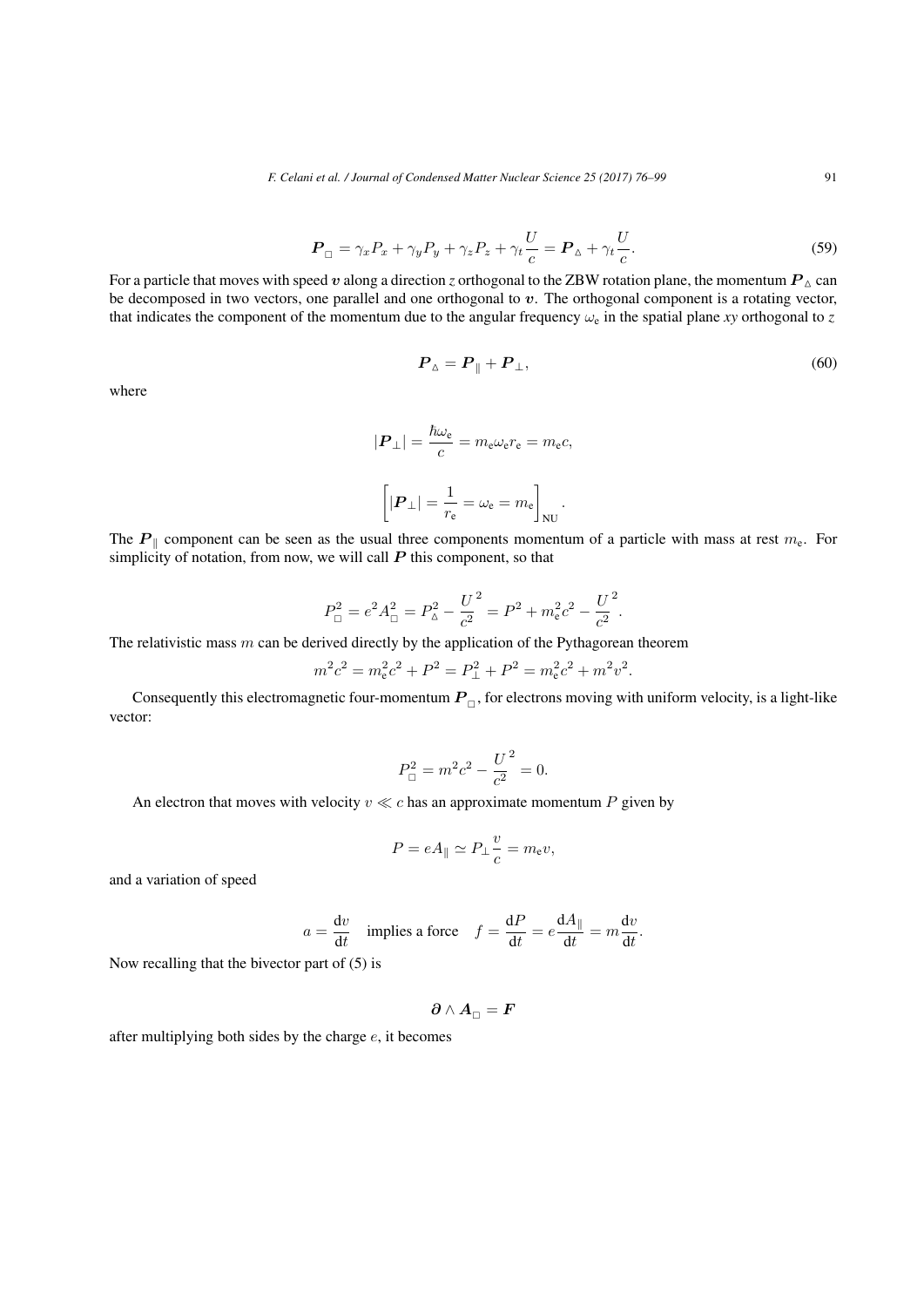$$
e\partial \wedge A_{\Box} = \partial \wedge eA_{\Box} = eF. \tag{61}
$$

By considering (58) and (59) this equation can be rewritten as

$$
\partial \wedge \left( P_{\Delta} + \gamma_t \frac{U}{c} \right) = e \mathbf{F}, \tag{62}
$$

or, by means of (60), as

$$
\partial \wedge \left[ (\boldsymbol{P} + \boldsymbol{P}_{\perp}) + \gamma_t \frac{U}{c} \right] = e \boldsymbol{F}.
$$
\n(63)

The term  $\partial \wedge P_{\perp}$  can be carried out because the average value of  $P_{\perp}$ , in a scale time much larger than the ZBW period, is zero:

$$
\partial \wedge \left( P + \gamma_t \frac{U}{c} \right) = eF, \tag{64}
$$

$$
\partial \wedge \left(P + \gamma_t \frac{U}{c}\right) = \frac{e}{c} \boldsymbol{E} \gamma_t + e \boldsymbol{I} \boldsymbol{B} \gamma_t.
$$

Equating only the components that contain bivectors with  $\gamma_t$  terms we obtain

$$
\begin{aligned}\n\langle \left( \boldsymbol{P} + \gamma_t \frac{\partial}{\partial t} \right) &= \frac{\epsilon}{c} \boldsymbol{E} \gamma_t + e \boldsymbol{I} \boldsymbol{B} \gamma_t \\
\text{tain bivectors with } \gamma_t \text{ terms we obtain} \\
\left( \frac{\partial \boldsymbol{P}}{\partial t} \right)_{\text{EU}} \gamma_t + \nabla U \gamma_t &= e \boldsymbol{E} \gamma_t \\
\left( \frac{\partial \boldsymbol{P}}{\partial t} \right)_{\text{EU}} &= e \boldsymbol{E} - \nabla U.\n\end{aligned}
$$

or

$$
\left(\frac{\partial \boldsymbol{P}}{\partial t}\right)_{\text{EU}} = e\boldsymbol{E} - \nabla U. \tag{65}
$$

In (65)  $(\partial P/\partial t)_{\text{EU}}$  is the force acting on the charge *e* due both to the electric field *E* (Coulomb force) and to the gradient of the "potential energy" *U*. Instead, by equating only the components that contain pure spatial bivectors we get

$$
\nabla \wedge \boldsymbol{P} = e \boldsymbol{I} \boldsymbol{B} \gamma_t = -e \boldsymbol{I} \gamma_t \boldsymbol{B} = e \boldsymbol{I}_{\Delta} \boldsymbol{B},\tag{66}
$$

where the term  $-I\gamma_t = \gamma_x \gamma_y \gamma_z = I_\Delta$  is the unitary volume of the three dimensional space. Left-multiplying both sides of (66) by  $I_{\Delta}$  gives

$$
I_{\mathbf{\Delta}} \nabla \wedge \mathbf{P} = -e\mathbf{B},\tag{67}
$$

which is equivalent to the two following equations in the ordinary algebra

$$
\nabla \times \boldsymbol{P} = e\boldsymbol{B}.\tag{68}
$$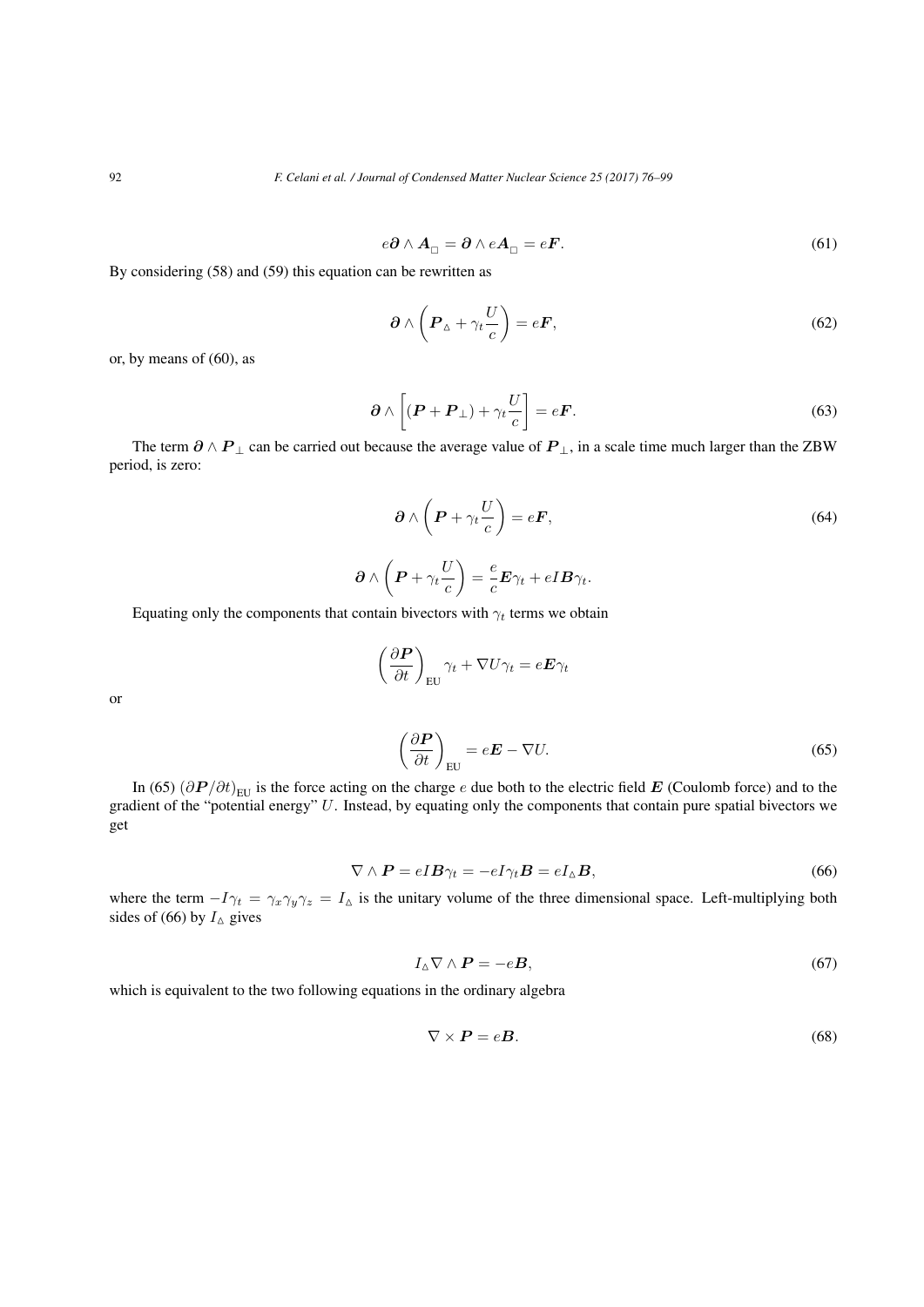| $\bm{v}\times(\nabla\times\bm{P}-e\bm{B})$ | $\left(\frac{\partial P_z}{\partial y} - \frac{\partial P_y}{\partial z} - eB_x\right)$<br>$\gamma_x$                                                                                        | $\left(\frac{\partial P_x}{\partial z} - \frac{\partial P_z}{\partial x} - eB_y\right)$<br>$\gamma_{y}$                                                                             | $\left(\frac{\partial P_y}{\partial x} - \frac{\partial P_x}{\partial y} - eB_z\right)$<br>$\gamma_z$ ( |
|--------------------------------------------|----------------------------------------------------------------------------------------------------------------------------------------------------------------------------------------------|-------------------------------------------------------------------------------------------------------------------------------------------------------------------------------------|---------------------------------------------------------------------------------------------------------|
| $\gamma_x v_x$                             |                                                                                                                                                                                              | $\gamma_z\left(-\left.\frac{\partial P_z}{\partial t}\right _{xy}-ev_xB_y\right) \quad \left.\gamma_y\left(\left.\frac{\partial P_y}{\partial t}\right _{xz}-ev_xB_z\right)\right.$ |                                                                                                         |
| $\gamma_y v_y$                             | $-\gamma_z \left( \left. \frac{\partial P_z}{\partial t}\right _{yx} - ev_y B_x \right)$ 0                                                                                                   |                                                                                                                                                                                     | $\gamma_x \left( -\left. \frac{\partial P_x}{\partial t} \right _{yz} - ev_y B_z \ \right)$             |
| $\gamma_z v_z$                             | $-\gamma_y\left(-\left.\frac{\partial P_y}{\partial t}\right _{zx}-ev_zB_x\right) \quad \left.-\gamma_x\left(\left.\frac{\partial P_x}{\partial t}\right _{zy}-ev_zB_y\right)\right.\quad 0$ |                                                                                                                                                                                     |                                                                                                         |

Table 3. Products  $v \times (\nabla \times P - eB)$ .

As an example, the component of the above equation along the *x* axis is

equation along the x axis is  
\n
$$
\gamma_x \left( \frac{\partial P_z}{\partial y} - \frac{\partial P_y}{\partial z} \right) = \gamma_x e B_x.
$$

Now, by applying the cross product of the velocity *v* of charge *e* to both terms in (68) we obtain

$$
\mathbf{v} \times (\nabla \times \mathbf{P} - e\mathbf{B}) = 0. \tag{69}
$$

The components of (69) are represented in Table 3 considering that

$$
v_i \frac{\partial P_j}{\partial i} = \frac{\partial i}{\partial t} \frac{\partial P_j}{\partial i} = \frac{\partial P_j}{\partial t},
$$

$$
v_j \frac{\partial P_j}{\partial i} = \frac{\partial j}{\partial t} \frac{\partial P_j}{\partial i} = \frac{\partial j}{\partial i} \frac{\partial P_j}{\partial t} = 0 \quad \text{for } i \neq j, \quad \text{where } i, j \in \{x, y, z\}.
$$

For these reasons (69) leads to the usual form of the force contribution due to the magnetic flux density field *B*

$$
\frac{\partial P_j}{\partial t} = 0 \quad \text{for } i \neq j, \quad \text{where } i, j \in \{x, y, z\}.
$$
\nto the force contribution due to the magnetic flux density field  $\mathbf{B}$ .

\n
$$
\left(\frac{\partial \mathbf{P}}{\partial t}\right)_B = e \mathbf{v} \times \mathbf{B}.
$$
\n(70)

\nby summing up the forces

\n
$$
= \left(\frac{\partial \mathbf{P}}{\partial t}\right)_{\text{EII}} + \left(\frac{\partial \mathbf{P}}{\partial t}\right)_B
$$

Finally, we get the whole force contribution by summing up the forces

$$
\frac{\mathrm{d}P}{\mathrm{d}t} = \left(\frac{\partial P}{\partial t}\right)_{\text{EU}} + \left(\frac{\partial P}{\partial t}\right)_{B}
$$

given respectively by (65) and (70)

$$
\frac{d\boldsymbol{P}}{dt} = e(\boldsymbol{E} + \boldsymbol{v} \times \boldsymbol{B}) - \nabla U. \tag{71}
$$

# 5. Energy, Momentum and Quanta Current

The nature of energy and momentum can be understood if we *consider the quantum of action*  $\hbar$  as a "physical object" *that moves in space–time.* The Planck relation  $W_{\varphi} = \hbar \omega = \frac{2\pi \hbar}{T_{\varphi}}$  tells us that photons with energy  $W_{\varphi}$  can transmit quanta of actions with a quanta current *Q*<sup>c</sup> (number of quanta of actions per time unit)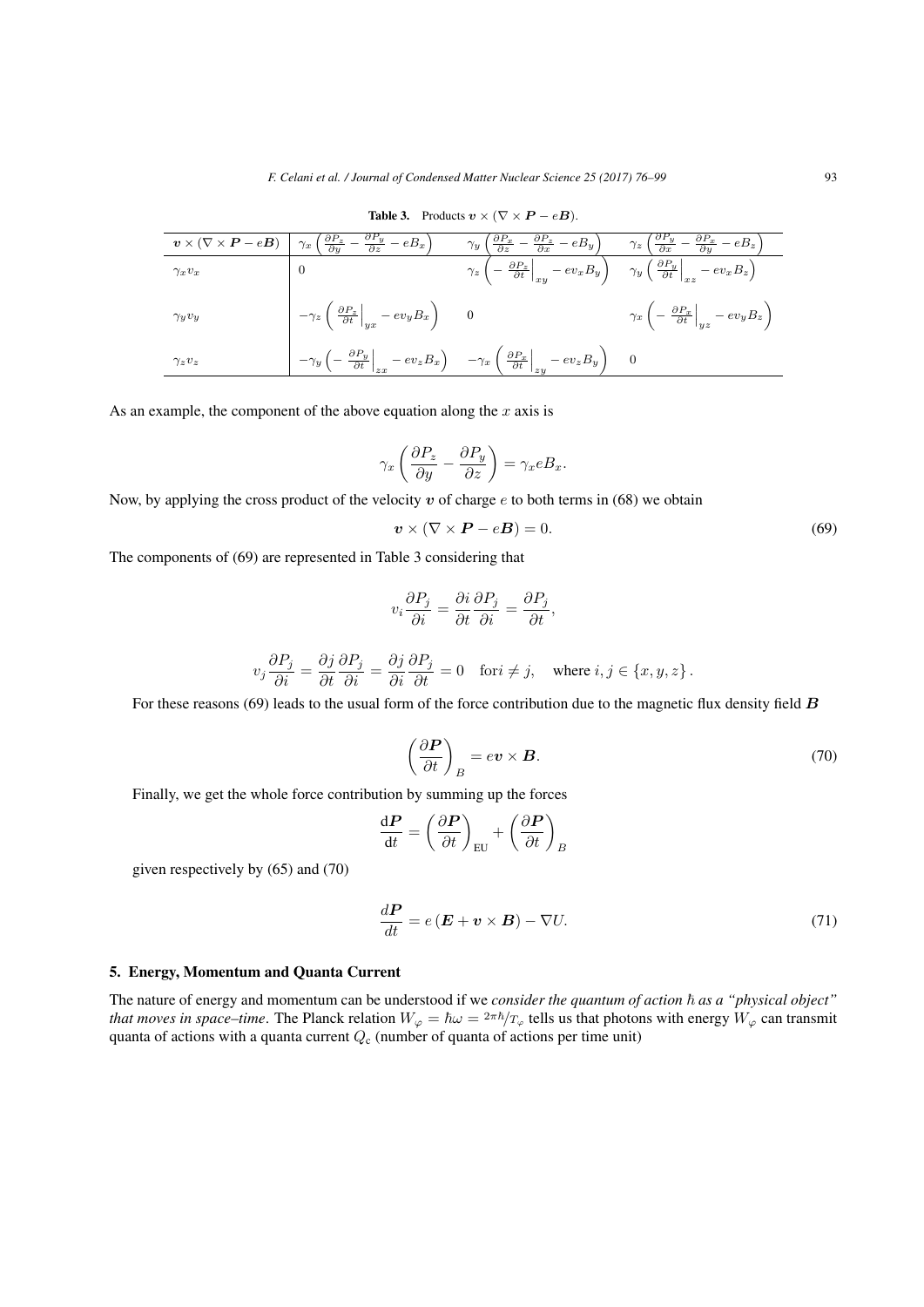$$
Q_{\rm c} = n \frac{\hbar}{T_{\varphi}} = n \frac{W_{\varphi}}{2\pi}.
$$
\n(72)

The same quanta current can be obtained in a time unit by a large number of low energy photons or by a small number of high energy photons.

Calling  $W_H$  the energy of high energy photons and  $W_L$  the energy of low energy ones, and  $n_H$  and  $n_L$  their number, we observe that the same  $Q_c$  can be obtained with the same total energy following two different ways if  $n_HW_H = n_LW_L$ :

$$
\frac{n\hbar}{T_{\varphi}} = \frac{n_{\rm H}W_{\rm H}}{2\pi},\tag{73}
$$

$$
\frac{n\hbar}{T_{\varphi}} = \frac{n_{\rm L}W_{\rm L}}{2\pi}.\tag{74}
$$

In the first case we have few "high speed" – high energy photons that guarantee the required current. In the latter case the same result is obtained by many "low speed" – low energy photons. An information technology analogy can be given if we consider a bus with few wires driven by a high frequency clock compared to a large bus with many wires driven by a low frequency clock. The information per unit time is the same in both case. Now, following the above considerations the equation  $P_{\varphi} = \hbar k = 2\pi \hbar / \lambda_{\varphi}$ , where  $k = 2\pi / \lambda_{\varphi}$  is the wave number, should be viewed as the direction of quanta current in space. For photons the four-momentum  $P_{\Box}$  is a light-like vector

$$
P_{\square}^2 = 0.\tag{75}
$$

In this case the momentum is a vector that gives the direction of quantum of action in space and the module of momentum  $P_{\varphi}$  is the energy  $W_{\varphi}$ : ves the direction<br> $\left[P_{\varphi}^2 - W_{\varphi}^2 = 0\right]$ 

$$
\left[P_{\varphi}^2 - W_{\varphi}^2 = 0\right]_{\rm NU}.
$$

## 5.1. ZBW and Heisenberg's uncertainty principle

The concept of "measure" is strictly related to the quantum of action as the concept of information is related to the binary digit (bit). In natural units the quantum of action is a dimensionless (i.e., scalar) value, as it is always the ratio (measure) of two values of the same nature. For this reason the concepts of "energy", "momentum", "space" and "time" cannot be separated and space and time can be measured, using natural units, in eV*−*<sup>1</sup> .

The product of the momentum *P* of the rotating charge and the radius *r* of the orbit in the proposed ZBW model is always equal to  $\hbar$ :

$$
Pr = \hbar. \tag{76}
$$

This expressions points out that the intrinsic momentum of a particle confined in a spherical space of radius *r* cannot be less than  $\hbar/r$ . Calling  $t_r = T/2\pi = \omega^{-1}$  the inverse of the ZBW angular frequency, and remembering that  $mc^2 = \hbar\omega$ , we can observe that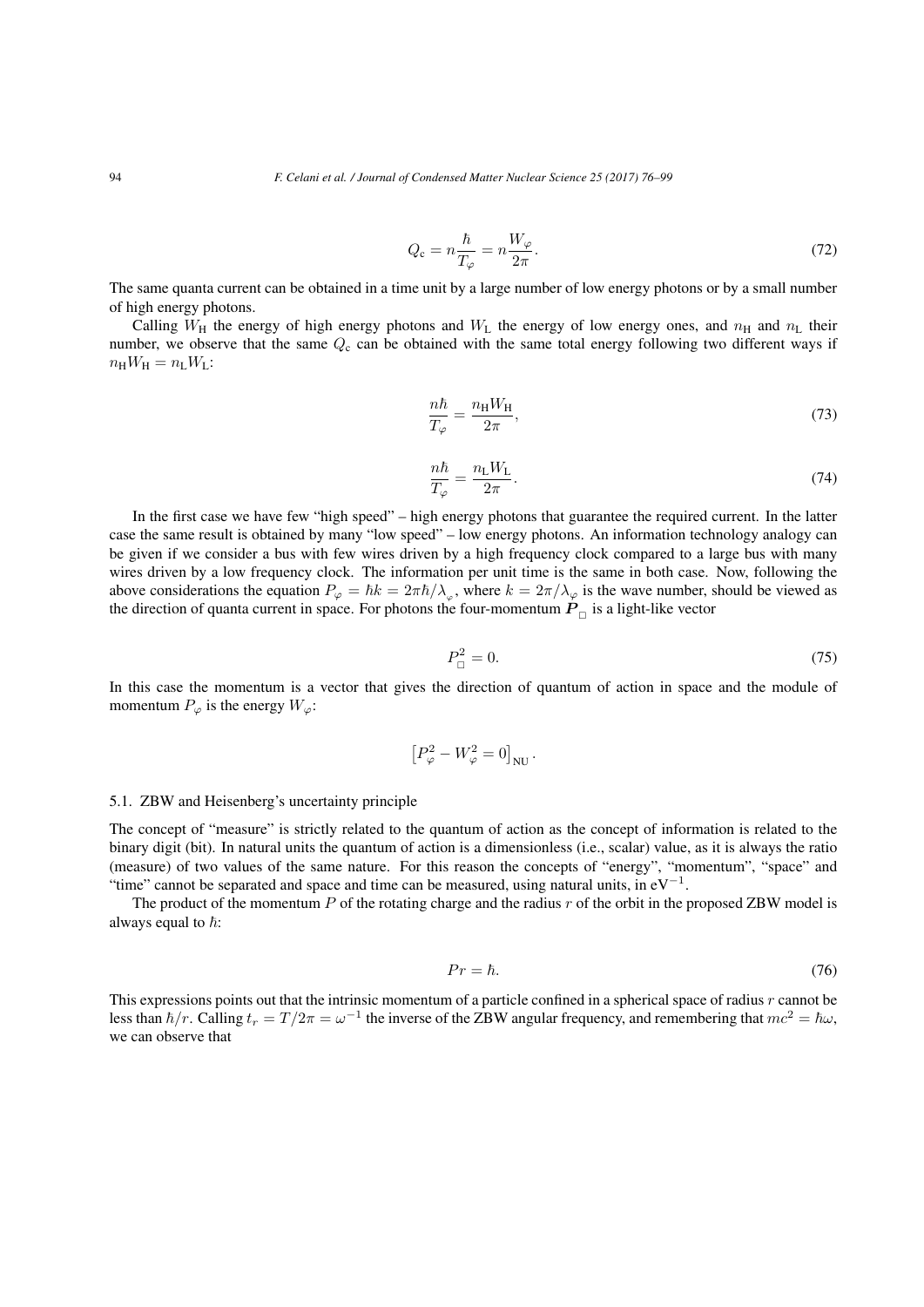$$
mc^2t_r = \hbar\omega t_r = \hbar = Pr. \tag{77}
$$

This formula just states that the energy of a particle at rest (such as an electron) confined in a spherical space of radius *r* cannot be less than  $\hbar/t_r = \hbar c/r$ . Both (76) and (77) can be viewed as a particular reformulation of Heisenberg's uncertainty principle. From this point of view, energy can be seen as strictly related to the concept of quantum of action density in space–time. We remember that in quantum mechanics the concept of "particle at rest" cannot be considered as realistic, because the assumed point-like model of elementary particles implies that, due to the Heisenberg's principle, the momentum is not determined as the precision in position tends to zero.

## 6. Some other Spinning Charge Models

In 1915 Alfred Lauck Parson published "A Magneton Theory of the Structure of the Atom" in the Smithsonian Miscellaneous Collection, Pub 2371 [28], where he proposed a spinning ring model of the electron. Various forms of the spinning charge model of electrons have been rediscovered by many authors. However, the incompatibility with the most widely accepted interpretations of quantum mechanics prevented them from receiving proper attention.

According to Randell L. Mills the free electron is "*is a spinning two-dimensional disk of charge. The mass and current density increase towards the center, but the angular velocity is constant. It produces an angular momentum vector perpendicular to the plane of the disk*" [29]. As in our proposed model the intrinsic angular momentum of free electron is  $\hbar$  but there is an important difference in charge distribution shape and speed. A constant angular velocity for a flat charge distribution implies that the charge speed is not always equal to the speed of light as strictly demanded by our model [30]. Mills' theory [31,32] *"assumes physical laws apply on all scales including the atomic scale*" in agreement with Occam's razor principle, is based on simple fundamental physical laws and is highly predictive.

Using geometric algebra and starting from Dirac theory, David Hestenes has proposed a ZBW model according to which "*the electron is a massless point particle executing circular motion in the rest system*" and "*with an intrinsic orbital angular momentum or spin of fixed magnitude*  $s = \hbar/2$ " [1]. The phase of the probability amplitude wave function is related to the ZBW rotation phase, a concept usually hidden in the traditional mathematical formalism used in quantum mechanics based on complex numbers and matrices. However, we should remark that the concept of point-like charge in quantum mechanics should be considered unrealistic. It violates Occam's razor principle and may be used only as a first approximation. We remember also that in our model the value of intrinsic angular momentum for a free electron is  $\hbar$  and that the "spin" is interpreted as the component of the angular momentum along an external magnetic field as in Stern–Gerlach experiment (see Section 3.2). Another interesting electron model has been proposed by David L. Bergman [15,16]: according to this model the electron is a very thin, torus shaped, rotating charge distribution with intrinsic angular momentum of the electron equal to its spin value  $s = \hbar/2$ . The torus radius has a length  $R = \hbar/mc$  and half thickness  $r = 8Re^{-\pi/\alpha}$ , where  $\alpha$  is the fine structure constant.

### 7. Electromagnetic Composite At Compton Scale

If the electron is a current loop whose radius is equal to the reduced electron Compton wavelength, it is reasonable to assume the possibility of existence of "super chemical" structures of pico-metric (1 pm = 10*−*<sup>12</sup> m) dimensions. These dimensions are intermediate between nuclear (1 fm =  $10^{-15}$  m) and atomic scale (1 Å =  $10^{-10}$  m).

A simple ZBW model of the proton consists in a current loop generated by an elementary positive charge that rotates at the speed of light along a circumference with a length equal to the proton Compton wavelength (*≈* 1*.*32141*×* 10<sup>−15</sup> m) [33]. According to this model the proton is much smaller than the electron  $(r_e/r_p = m_p/m_e ≈ 1836.153)$ . A hypothetically very simple structure formed by an electron with a proton at his center would have potential energy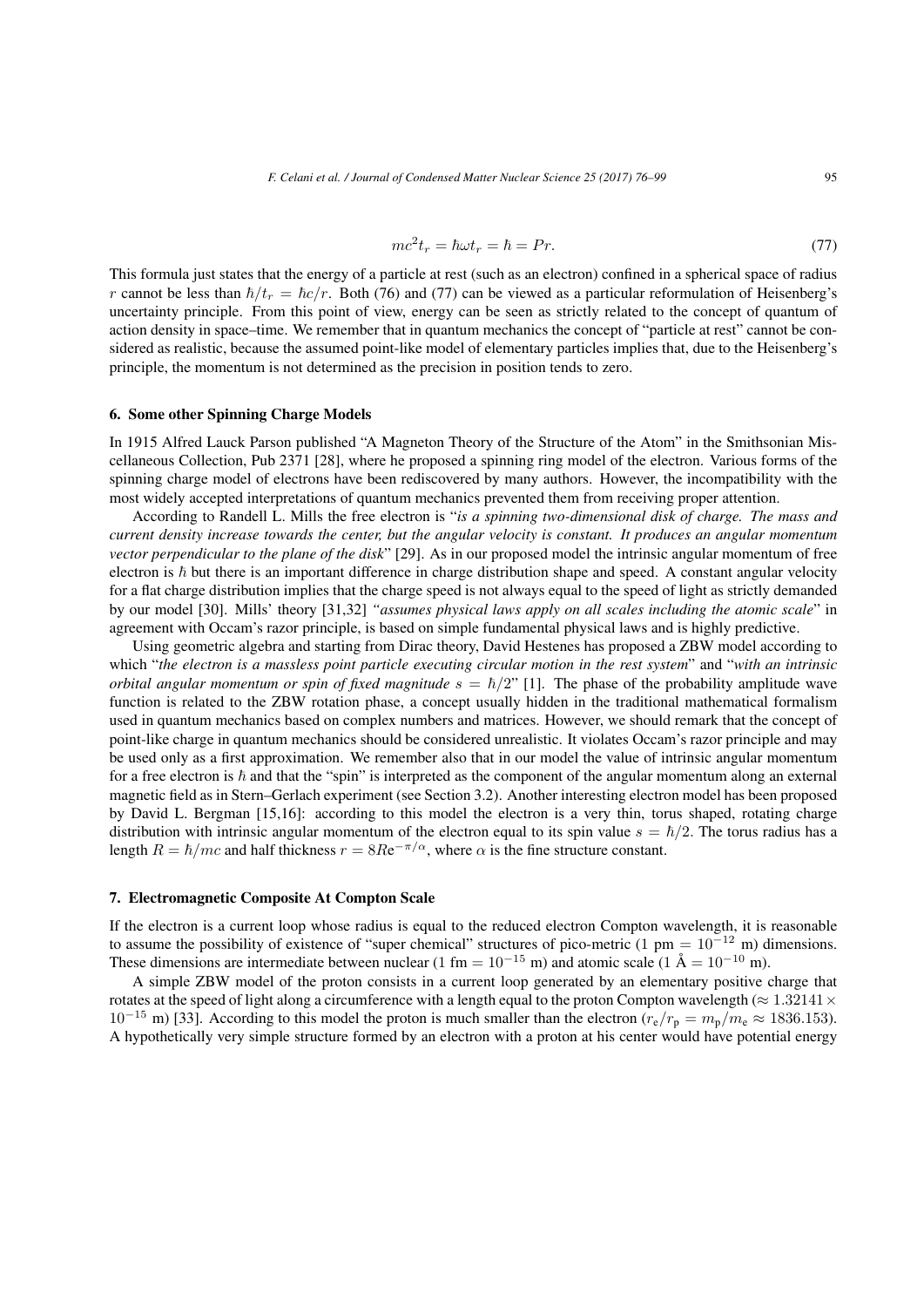

Figure 3. UDH protons distance.

of *−e* <sup>2</sup>*/r*<sup>e</sup> *≈ −*3*.*728 keV corresponding to a photon wavelength of *λ<sup>φ</sup> ≈* 3*.*325 *×* 10*−*<sup>10</sup> m. This structure may be created starting from atomic hydrogen or Rydberg State Hydrogen only in specific environments, as materials with high free electron density and with lattice constants and energy levels allowing a resonant absorption of 3*.*7 keV photons. A high electron density can be obtained in "swimming electron layers" formed when a metal is heated in contact with materials, such as SrO, with low work functions [34,35].

The hypothesis of existence of Compton-scale composites (CSC) has been experimentally confirmed by Holmlid [2,3,36]. The inter-nuclear distance in Ultra-Dense Deuterium (UDD) of *≈* 2*.*3 pm, found by Holmlid [2], seems compatible with deuteron–electron (or proton–electron in Ultra-Dense Hydrogen(UDH)) structures where the ZBW phases of adjacent electrons are correlated. Such distance may be obtained imposing, as a first step, the condition that the space–time distance  $d_{\Box}$  between adjacent electrons rotating charges is a light-like vector:

$$
d_{\square}^{2} = d_{\triangle}^{2} - c^{2} \delta t^{2} = 0,
$$
\n
$$
d_{\square}^{2} = d_{\triangle}^{2} - \delta t^{2} = 0 \Big|_{\text{NU}} ,
$$
\n(78)

$$
\left[d_{\square}^2 = d_{\triangle}^2 - \delta t^2 = 0\right]_{\text{NU}},
$$

where  $d_{\Delta}$  is the ordinary euclidean distance in space. This condition is satisfied if  $d_{\Delta}$  is equal to electron Compton wavelength ( $d_{\Delta} = \lambda_c$ ),  $\delta t = T$  is the ZBW period and the phase difference between adjacent electrons is equal to  $\pi$ . In this case from a direct application of the Pythagorean theorem we can find the internuclear deuteron distance  $d_i$  as shown in Fig. 3.

$$
d_{\rm i} = \frac{\lambda_{\rm c}}{\pi} \sqrt{\pi^2 - 1} \approx 2.3 \times 10^{-12} \,\mathrm{m},\tag{79}
$$



Figure 4. UDH model.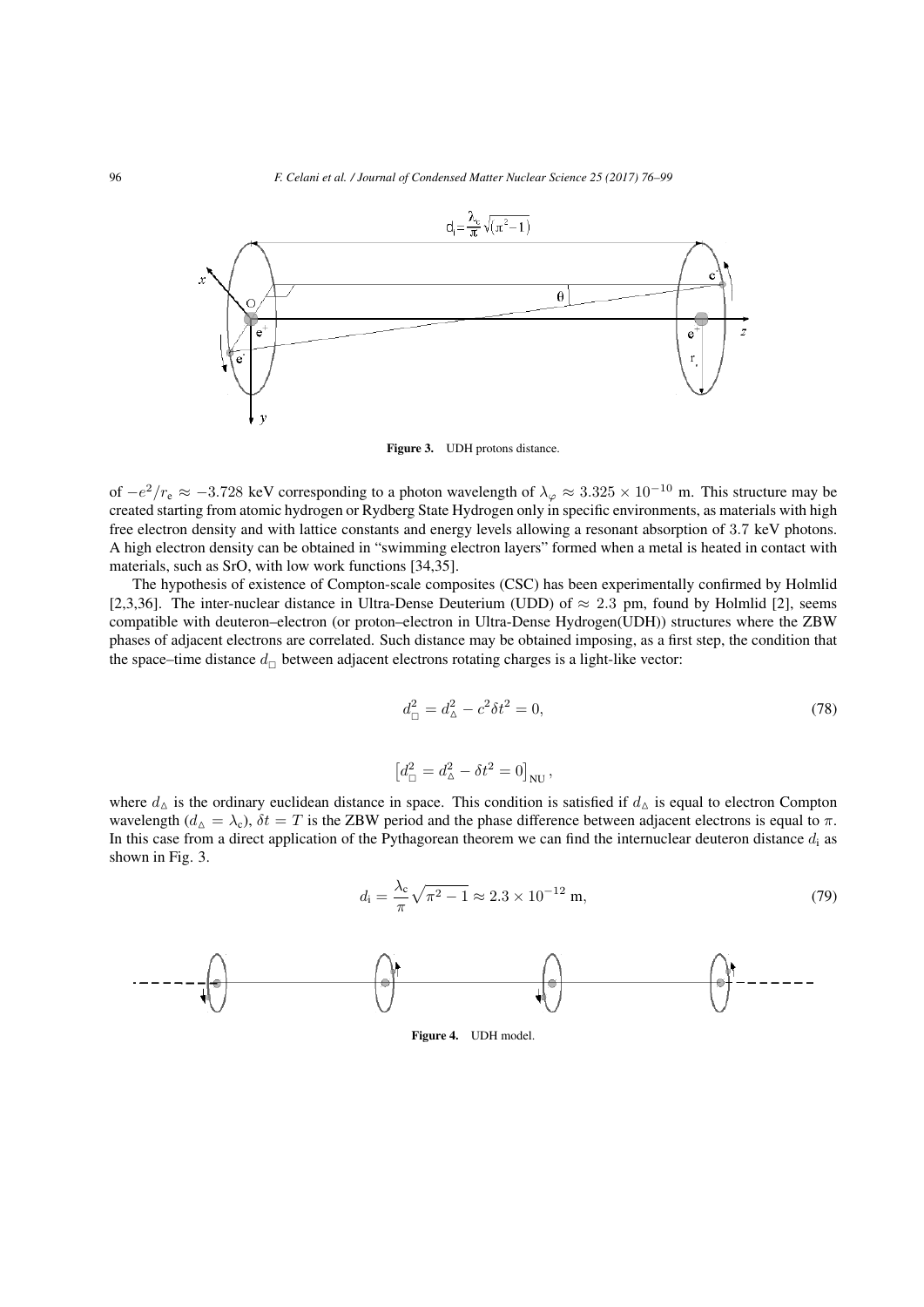Figure 4 shows a hypothetical chain of these deuteron–electron pairs. We must remark that the hypothesis of existence of exotic forms of hydrogen is not new and has been proposed in different ways by many authors (Mills [31], Dufour [9], Mayer and Reitz [8,37], Krasnoholovets, Zabulonov and Zolkin [38] and many others). A very interesting result has been obtained by Jan Naudts starting from the Klein–Gordon equation for the hydrogen atom. Naudts found a low-lying eigenstate in witch "hydrogen" has a deep energy level *E*<sup>0</sup> *≈ −m*e*c* <sup>2</sup>*α ≈ −*3*.*728 keV and a radius  $r_e = \hbar/m_e c \approx 3.9 \times 10^{-13}$  m (0.0039 Å) [39].

Indirect support for these hypotheses comes also from the numerous claims of observation of anomalous heat generation in metal–hydrogen systems. We must remark that these hypothetical "Compton Scale Composites" should be electrical neutral or negatively charged objects that cannot be stopped by the Coulomb barrier. For this reason they may generate unusual nuclear reactions and transmutations, considering the different sizes, time-scales and energies of this composites with respect to the particles (such as neutrons) normally used in nuclear experiments.

Mayer and Reitz, starting from a ZBW model of the electron, propose a three body system model at the Compton scale, composed by a proton and two electrons [8]. F. Piantelli, in patent application WO 2012147045 "Method and apparatus for generating energy by nuclear reactions of hydrogen adsorbed by orbital capture on a nanocrystalline structure of a metal", proposes an orbital capture of "H- ions" by nickel atoms in nano-clusters as a trigger for Low Energy Nuclear Reactions [40]. The orbital capture of the negatively charged structures at pico-metric scale described by Mayer and Reitz may be viewed as an alternative explanation to the capture of the much larger H- ions.

## 8. Conclusions

In this paper the authors want to underline that simplicity is an important and concrete value in scientific research. Connections between very different concepts in physics can be evidenced if we use the language of geometric algebra, recognizing also the fundamental role of the electromagnetic four-vector potential in physics.

The application of Occam's Razor principle to Maxwell's equations suggests, as a natural choice, a Zitterbewegung interpretation of quantum mechanics, similar but not identical to the one proposed by D. Hestenes. According to this framework, the electron structure consists of a massless charge distribution that rotates at the speed of light along a circumference with a length equal to electron Compton wavelength. Following this interpretation the electron mass–energy, expressed in natural units, is equal to the angular speed of the ZBW rotation and to the inverse of the orbit radius. Inertia has a pure electromagnetic origin related to the vector potential generated by the ZBW current. Moreover, in this framework the Heisenberg "uncertainty principle" derives from the relation between a particle ZBW radius and its angular momentum. The proposed model supports the ideas of some authors [3,8] that the ZBW may explain the existence of "super-chemical structures," such as ultra-dense deuterium, at pico-metric scale. A preliminary hypothesis on the structure of Holmlid's UDD, in which the ZBW phase of adjacent electrons are synchronized, has been presented demonstrating with good agreement Holmlid's experimental results. Pico-chemistry reactions and composites with intermediate energy values between nuclear and chemical ones can emerge as a key concept in understanding the origin of anomalous heat and the unusual nuclear reactions seen in many metal–hydrogen systems, as already suggested by some researchers in the field of condensed matter nuclear science.

*"It is a delusion to think of electrons and fields as two physically different, independent entities. Since neither can exist without the other, there is only one reality to be described, which happens to have two different aspects; and the theory ought to recognize this from the outset instead of doing things twice!"* – A. Einstein, cited in [41].

*"In atomic theory, we have fields and we have particles. The fields and the particles are not two different things. They are two ways of describing the same thing, two different points of view"* – P.A.M. Dirac, cited in [42].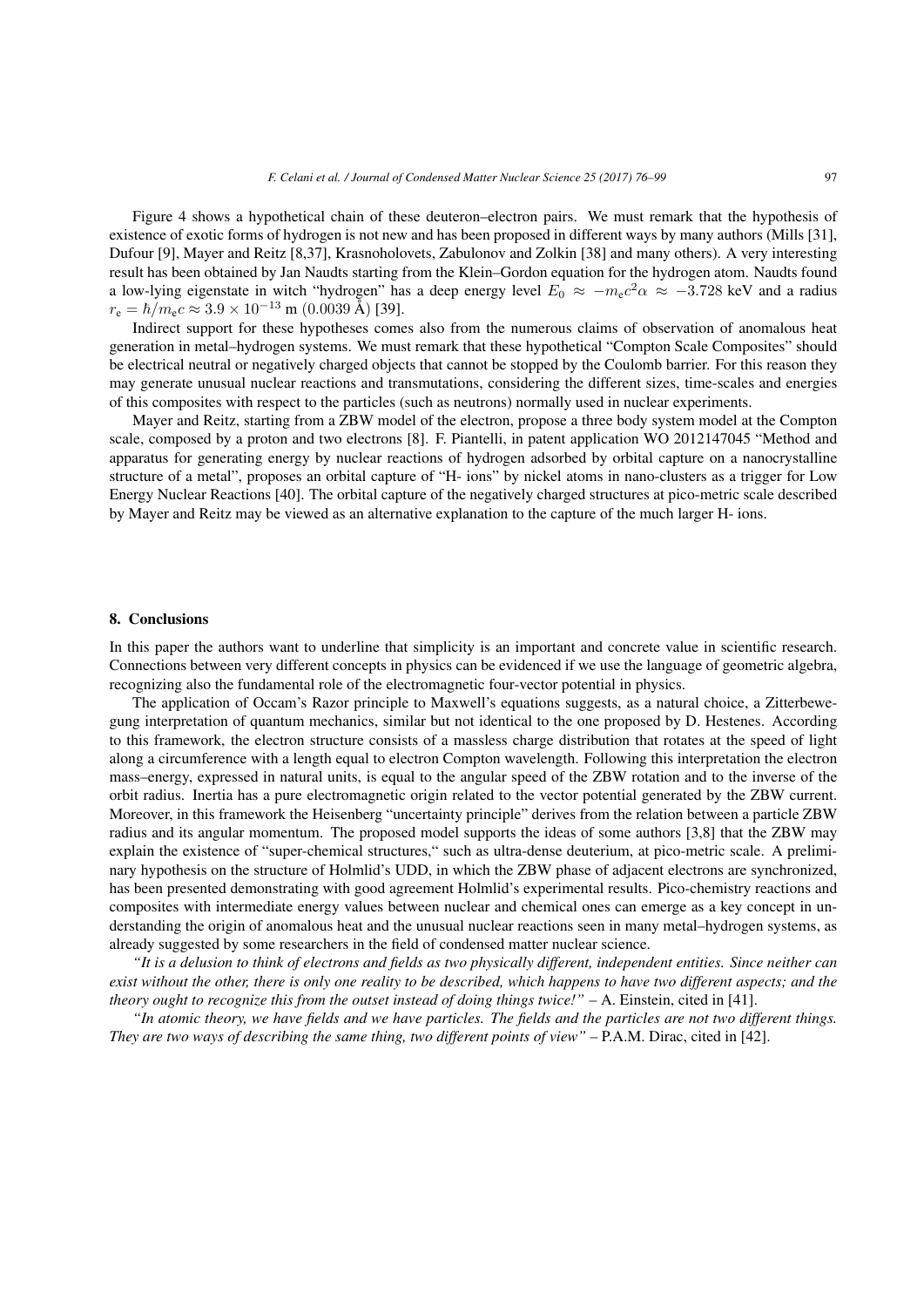## Acknowledgements

Thanks to Salvatore Mercurio, former professor of physics at the North University of China (NUC), Taiyuan, Shanxi, for interesting discussions on the nature of electric charge and on hypothesis of existence of "super-chemical" reactions. Many thanks also to the reviewers for their interesting advice and beneficial suggestions and to Jed Rothwell for the English revision of the manuscript.

# References

- [1] D. Hestenes, Quantum mechanics from self-interaction, *Found. Phys.* 15(1) (1985) 63–87.
- [2] S. Badiei and P.U. Andersson and L. Holmlid. High-energy Coulomb explosions in ultra-dense deuterium: time-of-flightmass spectrometry with variable energy and flight length, *Int. J. Mass Spectrometry* 282(1–2) (2009) 70–76.
- [3] L. Holmlid and S. Olafsson, Spontaneous ejection of high-energy particles from ultra-dense deuterium D(0), *Int. J. Hydrogen Energy* 40(33)(2015) 10559–10567.
- [4] K. Huang, On the zitterbewegung of the Dirac electron, *Amer. J. Phys*. 20(8) (1952) 479–484.
- [5] B.G. Sidharth, Revisiting Zitterbewegung, *Int. J. Theoret. Phys.* 48 (2009) 497–506.
- [6] D. Hestenes, Mysteries and insights of Dirac theory, *Annales de la Fondation Louis de Broglie* 28 (2003) 3.
- [7] D. Hestenes, *Hunting for Snarks in Quantum Mechanics*, In P.M. Goggans and C.-Y. Chan (Eds.), American Institute of Phys. Conf. Series, Vol. 1193, pp. 115–131, December 2009.
- [8] F.J. Mayer and J.R. Reitz, Electromagnetic composites at the Compton scale, *Int. J. Theoret. Phys*. 51(1) (2012) 322–330.
- [9] J. Dufour, An introduction to the pico-chemistryworking hypothesis, *J. Condensed Matter Nucl. Sci.* 10 (2013) 40–45. www.iscmns.org/CMNS/JCMNS-Vol10.pdf.
- [10] Y. Aharonov and D. Bohm, Significance of electromagnetic potentials in the quantum theory, *Phy. Rev.* 115 (1959) 485–491.
- [11] D. Hestenes, *Reforming the Mathematical Language of Physics*, Oersted Medal Lecture 2002, 2002.
- [12] D. Hestenes, Spacetime physics with geometric algebra, *Amer. J. Phys.* 71(3) (2003) 691–714.
- [13] G. Bettini, Clifford algebra, 3- and 4-dimensional analytic functions with applications, Manuscripts of the Last Century. viXra.org, Quantum Phys.:1–63, 2011. http://vixra.org/abs/1107.0060.
- [14] D. Hestenes, Zitterbewegung modeling, *Found. Phys.* 23(3) (1993) 365–387.
- [15] D.L. Bergman and J.P. Wesley, Spinning charged ring model of electron yielding anomalous magnetic moment, *Galilean Electrodynamics* 1(5) (1990) 63–67.
- [16] D.L. Bergman and C.W. Lucas, Credibility of common sense science, *Found. Sci.*, Vol. 6, No 2 (2003) 1–17.
- [17] Shau-Yu Lan, Pei-Chen Kuan, Brian Estey, Damon English, Justin M. Brown, Michael A. Hohensee, and Holger Müller. A clock directly linking time to a particle's mass. *Science*, January 2013.
- http://science.sciencemag.org/content/early/2013/01/09/science.1230767.full.pdf. [18] F. Santandrea and P. Cirilli, Unificazione elettromagnetica, concezione elettronica dello spazio, dell'energia e della materia,
- 2006. Atlante di numeri e lettere. http://www.atlantedinumerielettere.it/energia2006/labor.htm.
- [19] R.A. Treumann, W. Baumjohann and A. Balogh, The strongest magnetic fields in the universe: how strong can they become? *Frontiers Phys.* 2 (2014) 59.
- [20] Q.-H. Peng and H. Tong, The Physics of strong magnetic fields in neutron stars, *Mon. Not. Roy. Astron. Soc.* 378 (2007) 159.
- [21] D. Dew-Hughes, The critical current of superconductors: a historical review, *Low Temperature Phys*. 27(9) (2001) 713–722. [22] J. Dolbeault, M.J. Esteban and M. Loss, Relativistic hydrogenic atoms in strong magnetic fields, *Annales Henri Poincaré* 8 (2007) 749–779.
- [23] J. Dolbeault, M. J. Esteban and M. Loss, Characterization of the critical magnetic field in the Dirac–Coulomb equation. ArXiv e-prints, December 2007.
- [24] O. Consa, Helical model of the electron, *General Sci. J.* (2014) 1–14. http://gsjournal.net/Science-Journals/Research%20Papers/View/5523
- [25] R.P. Feynman, R.B. Leighton and M. Sands, *The Feynman Lectures on Physics: Mainly Electromagnetism and Matter*, Vol. 2, Basic Books, 2011.
- [26] D. Hestenes, Real spinor fields, *J. Math. Phys.* 8(4) (1967) 798–808.